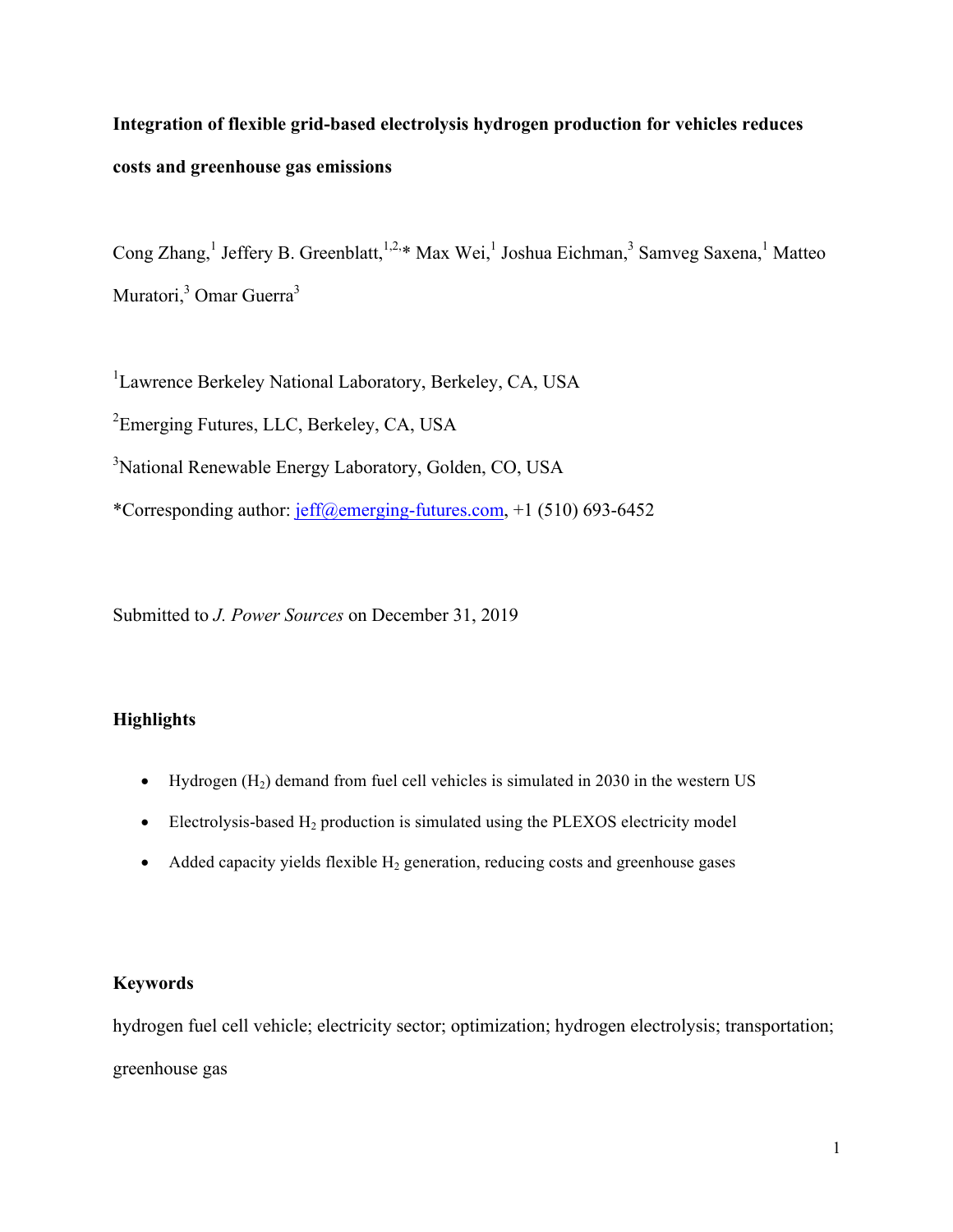#### **Abstract**

Hydrogen fuel cell electric vehicles (FCEVs) are proposed as an option for lowering greenhouse gas (GHG) emissions from the transportation sector, with the added advantages of high specific energy density and rapid refueling, two important challenges that battery electric vehicles have not yet fully overcome. As FCEV market share expands, potentially low-GHG hydrogen production methods such as water electrolysis will become more important, despite being currently more expensive than steam methane reforming. Moreover, oversizing electrolysis capacity could result in increased grid flexibility and lower generation costs. In this paper, we simulate temporal FCEV hydrogen refueling demand met by electrolysis for the U.S. Western Interconnect (WI) electricity grid by estimating time-resolved hydrogen consumption for light, medium- and heavy-duty vehicles. By varying the electrolyzer capacity factor to treat hydrogen production as a flexible load, the resulting time-varying hydrogen generation, average electricity cost, renewables curtailment and GHG emissions are compared. Our results indicate that increasing hydrogen production flexibility lowers generation cost and GHG emissions, but there is a tradeoff between lowering operational cost and increasing electrolyzer capital cost, yielding a minimum total system cost at 80% capacity factor when the future electrolyzer cost reaches \$300/kW.

#### **1. Introduction**

Transportation is a major global consumer of energy (28%) and source of greenhouse gas (GHG) emissions (24%), growing to as much as  $10.3$  GtCO<sub>2</sub>/yr. globally in 2040 assuming minimal shifting away from petroleum-based fuels [1]. There were approximately 1.2 billion vehicles on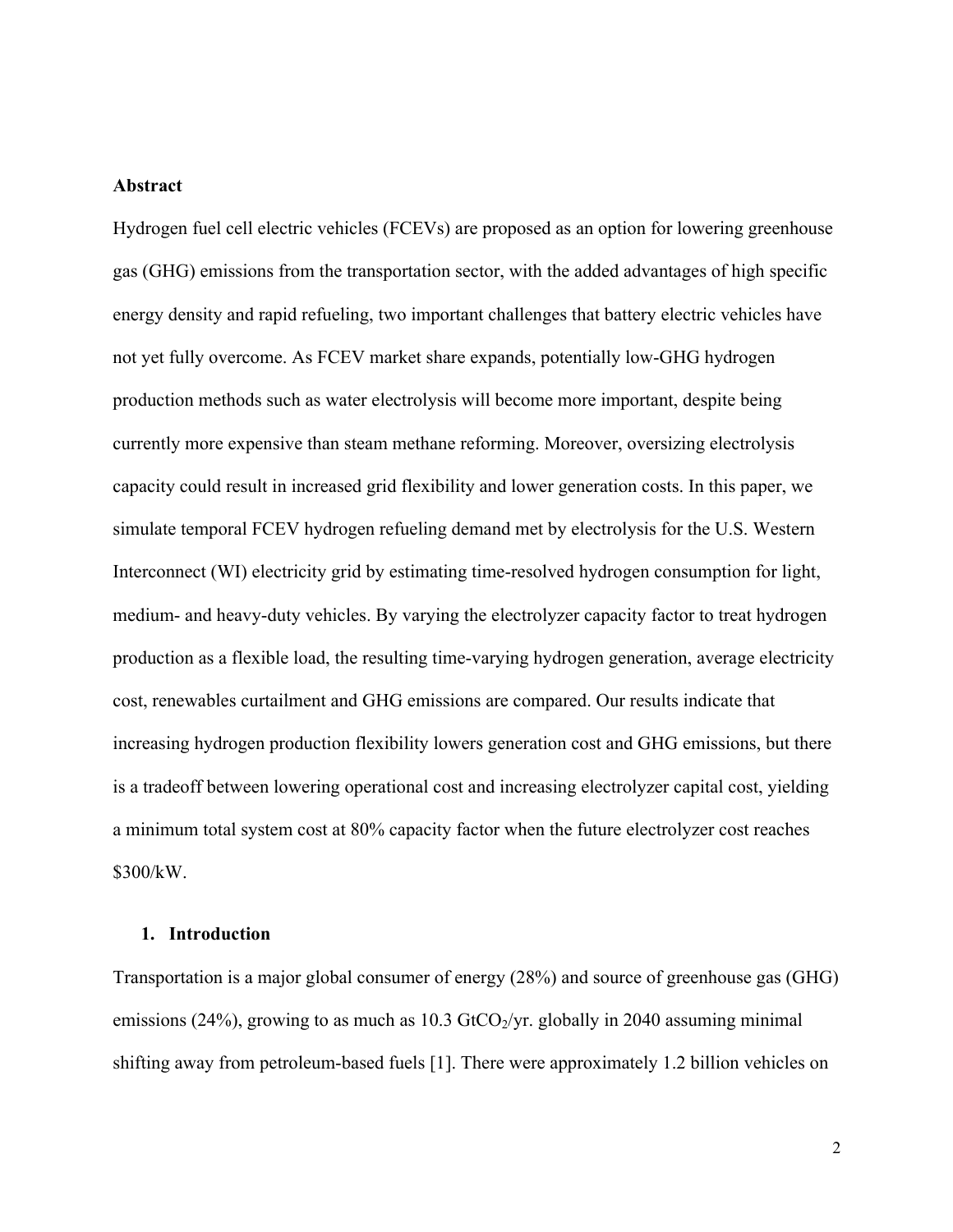the world's roads in 2014, with 95% of those being light-duty passenger vehicles; by 2035, this number may increase to 2 billion, and reach 2.5 billion by 2050 [2].

According to many, the transportation sector will be among the most difficult to decarbonize, due to a combination of urban infrastructure built around vehicle dependency, rapid adoption of vehicles in the developing world, mature and inexpensive combustion-based engine technologies, low fuel costs, and great reliance on petroleum-derived fuels for many nonhighway modes like aviation and marine transport [3][4][5][6]. One way to decarbonize the sector is through electric vehicles (EVs), whose sales have grown rapidly since 2010, stimulated in part by falling battery costs and strong government policies in several countries. EVs recently surpassed 5 million cumulative sales at the end of 2018, up 62% from the previous year [7]. Most projections of future transportation vehicles assume accelerating growth of battery and plug-in hybrid EVs, with optimistic forecasts indicating >250 million EVs by 2030 and >550 million by 2040 [7][8].

However, hydrogen can also play an important role in our future transportation system [9][10] . Currently, three light-duty hydrogen fuel cell electric vehicles (FCEVs) are commercially available in some parts of the U.S. [11]: the Toyota Mirai [12], Hyundai Nexo [13] and Honda Clarity [14]. Outside the U.S., China is starting to embrace a hydrogen future, with a vision of 1 million FCEVs on the road by 2029 [15]. The country is home to many established companies as well as new startups pursuing hydrogen, and its government is investing tens of millions of U.S. dollars in R&D and purchase subsidies [16]. Smaller vehicles, such as motorcycles and scooters, are also being developed for global markets by companies such as Intelligent Energy [17],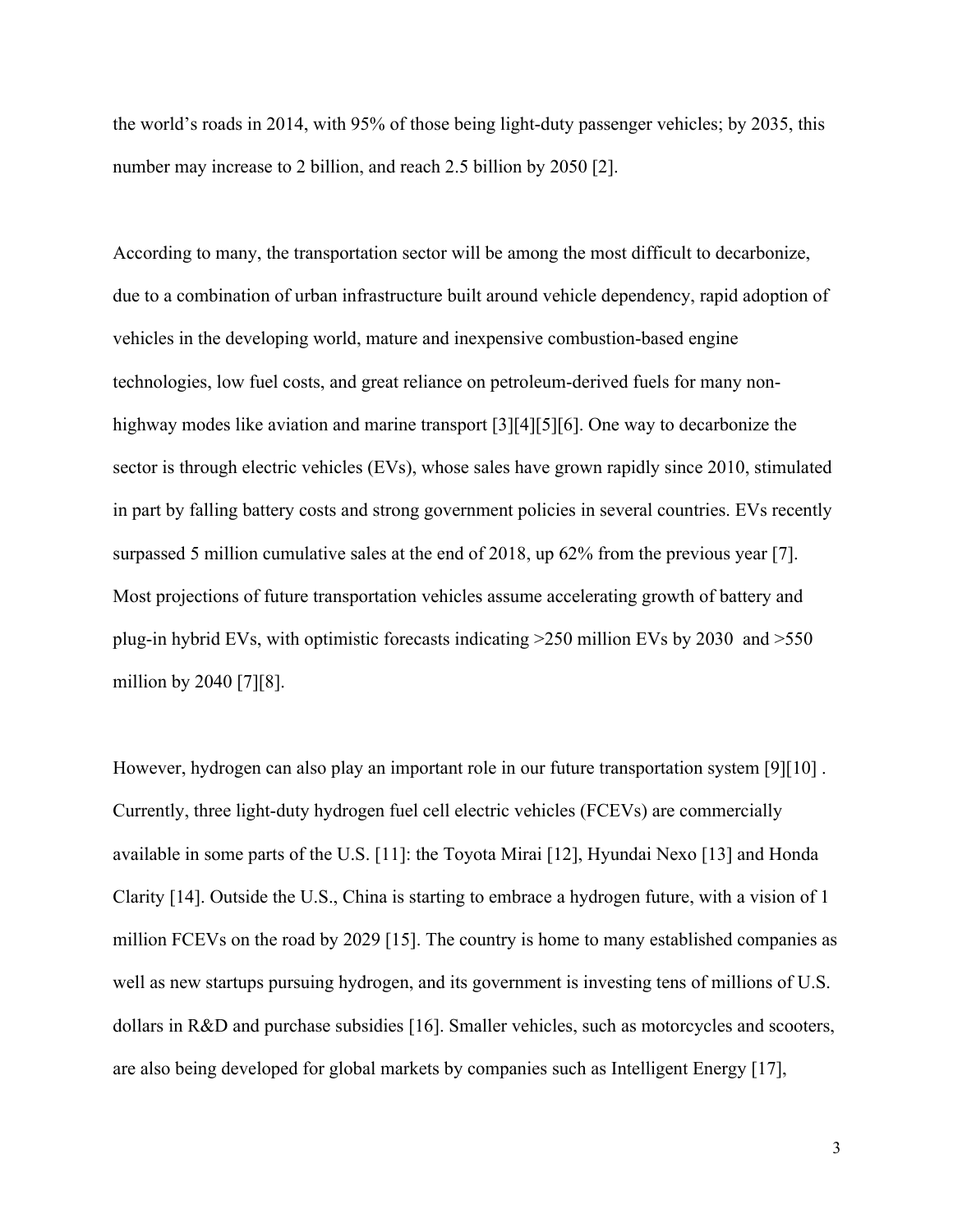Suzuki [18][19], Honda in collaboration with Nissan and Toyota, as well as Volkswagen, Hyundai and General Motors [20].

Meanwhile, heavy-duty FCEVs are being developed around the world. FCEV buses are being evaluated in many locations in the U.S. [21]; the California Fuel Cell Partnership maintains a growing map of FCEV bus activities globally [22]. Hyundai, Kenworth, Nikola, Toyota, TransPower, UPS and US Hybrid are also developing FCEV trucks [23][24][25][26][27]. In 2017, China Railway Rolling Corporation Tangshan Co. began demonstrating the world's first FCEV tramcar in Tangshan, China; the company also plans to introduce the technology in Quanzhou, Taizhou and Tianjin, China, as well as Toronto [28]. In Germany, Alstom has introduced the Coradia iLint, a first-of-its-kind FCEV train that was placed into service in 2018 and has since expanded to six German states. Starting in 2021, the Landesnahverkehrsgesellschaft Niedersachsen (LNVG) will begin transporting regular passengers on 14 such trains in Saxony, Germany [29]. In the U.K., the HydroFLEX train began tests in June 2019 [30]. There is also interest in hydrogen-powered ships [31] and airplanes [32].

The production of hydrogen without substantial GHG emissions will be key to lowering emissions from the transportation sector. Pavlos and Andreas provide a comprehensive review of typical hydrogen production processes [33]. Hydrogen can be generated from many existing energy sources, but most hydrogen produced today is made from steam reforming of methane from natural gas, which is inexpensive and  $85\%$  efficient, but emits  $CO<sub>2</sub>$  (and can leak methane, a potent GHG). While some hydrogen could be made from biomass [34], fossil resources with  $CO<sub>2</sub>$  capture and sequestration [35], or even resources that remain in the ground along with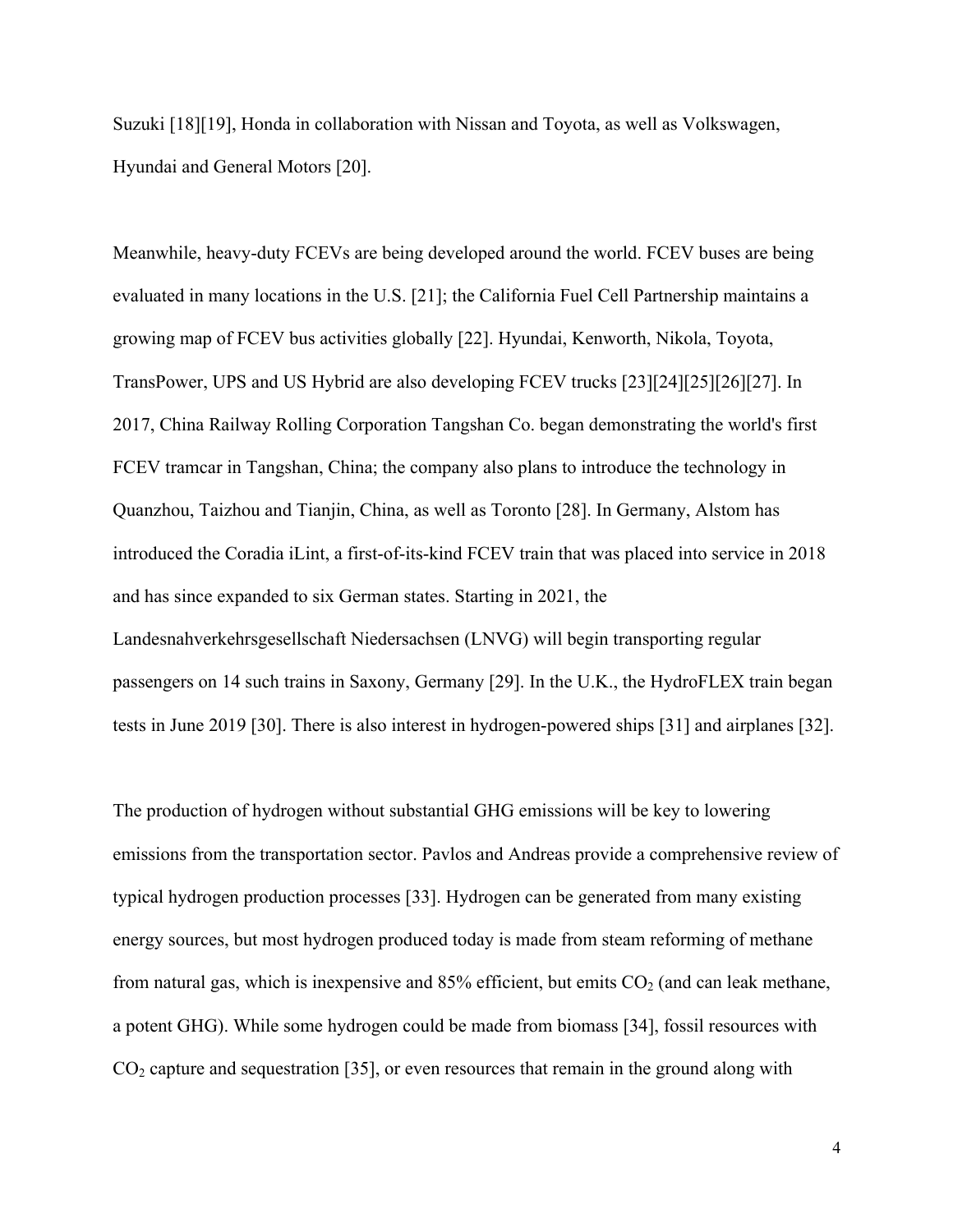produced  $CO<sub>2</sub>$  [36], water electrolysis using grid electricity with a high fraction of renewable sources is a scalable, flexible, and distributed approach with low GHG emissions.

About 4% of global hydrogen is produced by electrolysis today [37]. Previous literature has examined the cost of various electrolysis technologies, including proton exchange membrane, alkaline and solid oxide [38][39][40][41]. Ursua et al. projects that water electrolysis will be deployed in the future because both hydrogen and electricity can be produced flexibly and transported long distances [42]. Also, hydrogen production can be coordinated with the needs of the electricity grid. At high levels of renewable electricity, the GHG emissions associated with hydrogen production can become quite low. Moreover, the ability to generate hydrogen flexibly using water electrolysis can help maintain grid stability and reduce average operational costs. While dispensed hydrogen costs between \$12 and \$16 per kg today [43], many expect that hydrogen retail prices could drop significantly with greater station utilization [44][45][46]. In the current study, the average hydrogen production cost from electrolysis is assumed to be reduced to \$2-4/kg, consistent with U.S. Department of Energy targets [45].

Renewable electricity capacity continues to increase rapidly in many parts of the world, with about 100 GW of solar PV, 50 GW of wind, and 30 GW of other renewable generation (excluding large hydropower) installed in 2018, bringing the total global renewable electricity capacity to 2,400 GW [47]. As renewables become a greater contributor to electricity grids they will create operational challenges, such as balancing instantaneous power demand with fluctuating and intermittent power output from an increasing share of generators [48]. While flexible grid resources that address these issues exist today, they are mostly fossil-based, such as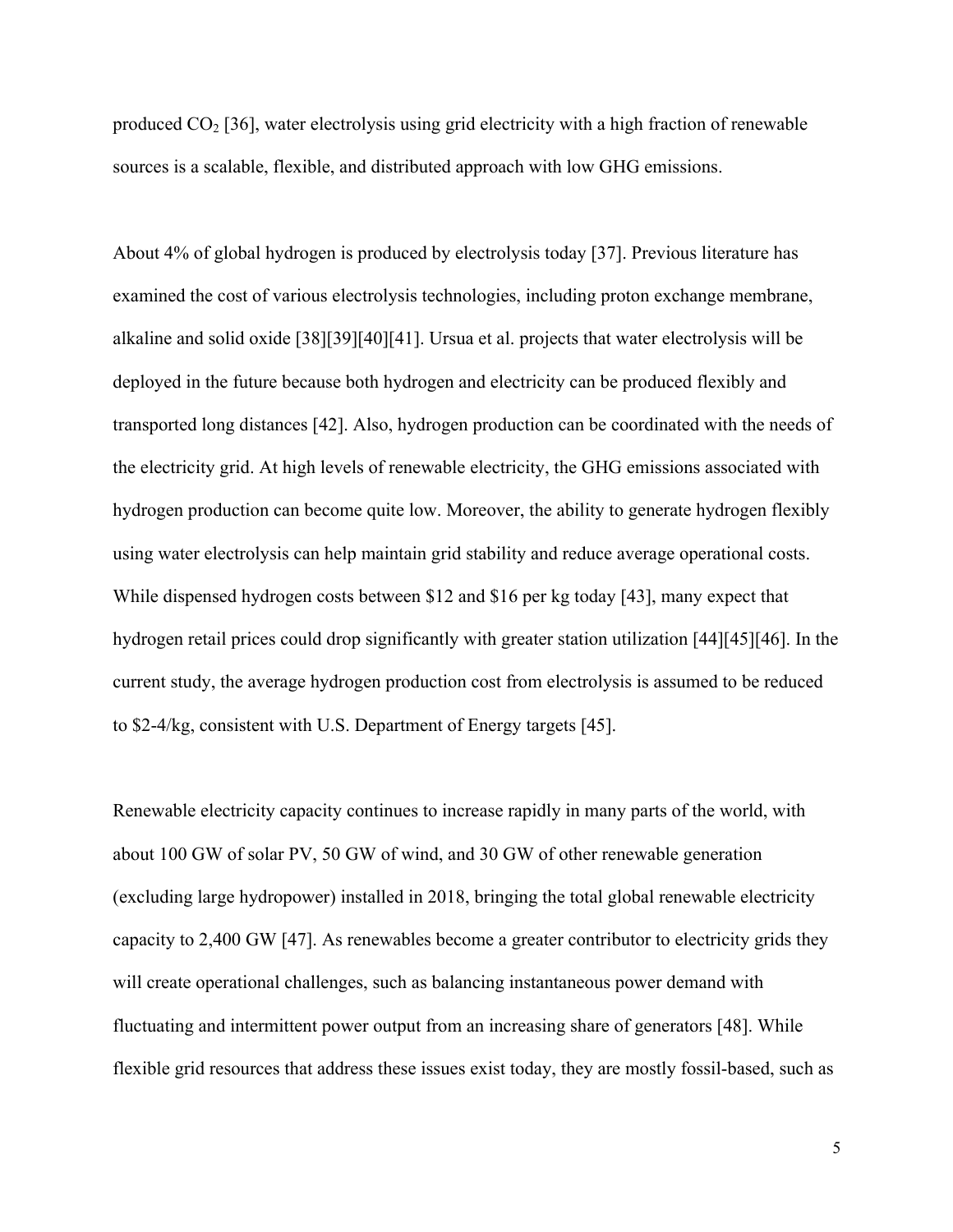ramping natural gas or coal plants [48]. To minimize electricity-sector GHG emissions, a combination of more widespread load flexibility, dedicated energy storage, and low-GHG generation technologies capable of output flexibility (including hydro, biomass, geothermal and concentrating solar power) must be developed. Grid-connected EVs have been identified as a growing flexible load resource that could play an increasingly important role in renewables integration [49], but hydrogen generation via electrolysis can also act as an energy storage buffer to help match electricity supply to demand [50].

In this study, we simulate hydrogen production via electrolysis in the western U.S. supporting 5.3 million FCEVs. These forecasts, while aggressive for 2030, are consistent with the industry's long-term forecasts of 20% FCEV penetrations for cars and trucks [51]. For example, the IEA has developed FCEV scenarios assuming 12-25% of passenger light duty vehicle stock and 5- 10% of freight vehicle stock (light commercial, medium-duty and heavy-duty trucks) are hydrogen-powered by 2050 [52]. Our purpose is to investigate the time-dependent influence (and cost in particular) of hydrogen refueling on grid operations under different assumptions of electrolysis flexibility, using a large-scale power system model. This study, while limited to one specific year and region, can be readily generalized to other electric grids and FCEV penetration levels, providing potentially useful results applicable to many parts of the world.

#### **2. Methodology**

The model structure we employ can be divided into three components. The first component estimates time-resolved energy consumption of FCEVs by class (light-duty, medium-duty, etc.). Energy consumption is then converted to hydrogen dispensing profiles according to refueling behavior assumptions specific to each vehicle class. Next, hydrogen refueling demand is

6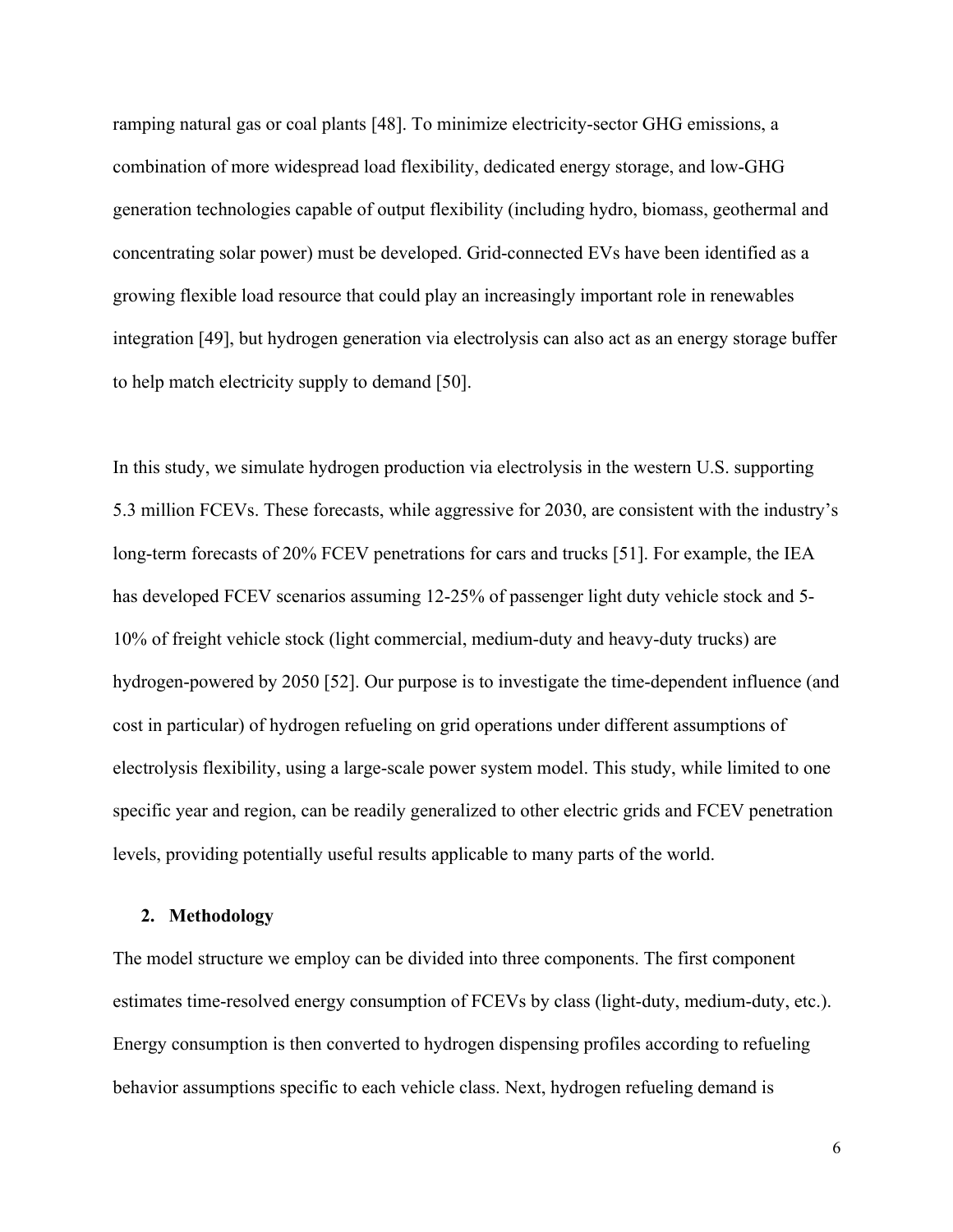aggregated geographically, and optimal locations of hydrogen dispensing stations are determined. Finally, the electrolysis load for hydrogen production is added to overall electricity demand, and we simulate electricity grid output by generator (including renewables curtailment) to obtain electricity production operational costs. Finally, we include estimates of hydrogen electrolysis capital costs to arrive at an overall cost of producing hydrogen via grid electrolysis under various flexibility assumptions. This approach is presented graphically in Figure 1.



*Figure 1. The overall methodology structure for this work*

The hydrogen production model plays a central role in the analysis. The first step is to calculate the hydrogen refueling profiles for stations, which is calculated from vehicle number forecasts, geographical vehicle distributions, vehicle energy consumption, and hydrogen refueling estimates. After obtaining the hydrogen refueling demand time profile, the electricity load for hydrogen generation is added to the existing load on the electricity grid. We chose the PLEXOS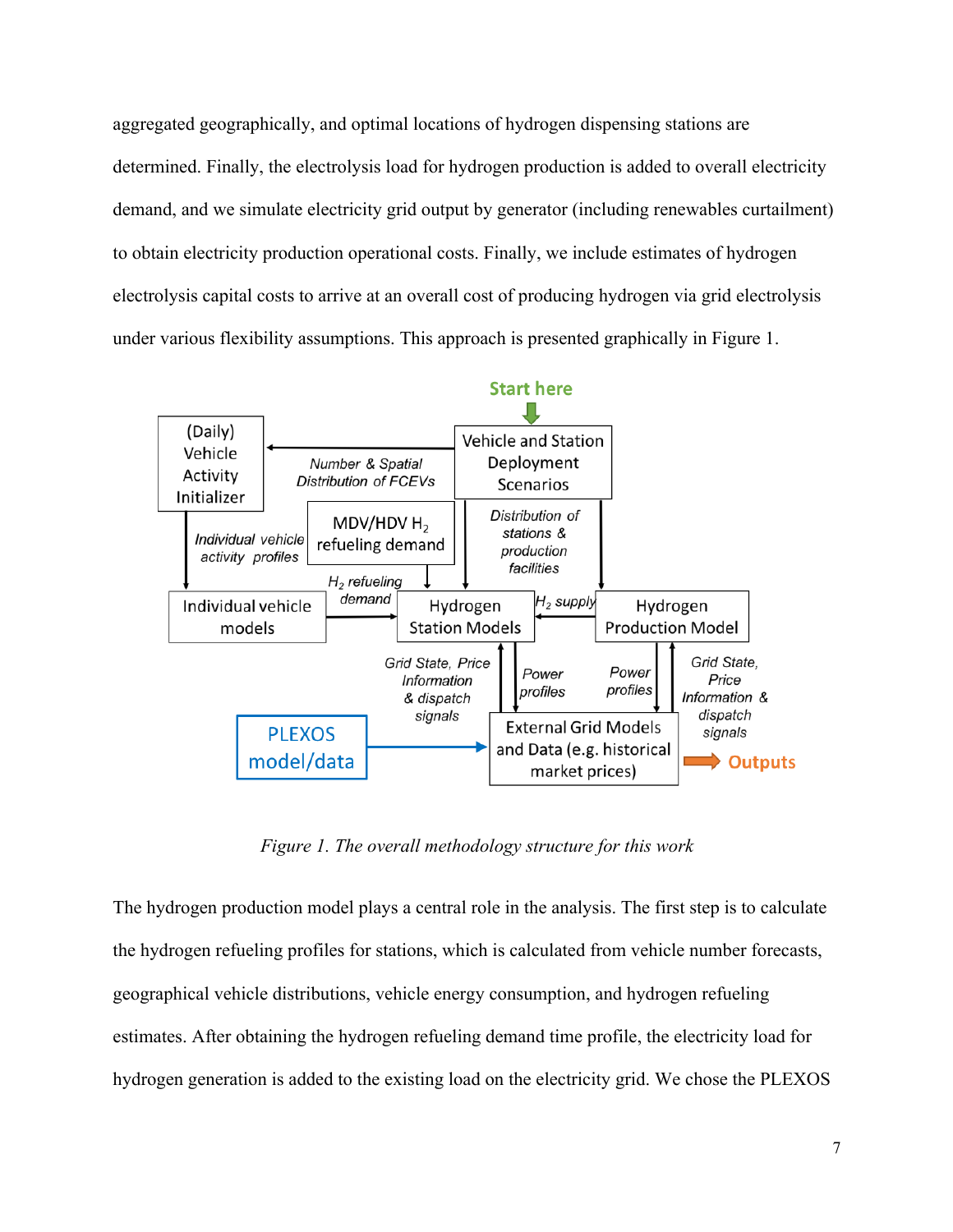production cost model to simulate electricity generation in 2030 to meet this total load. Based on the simulation results, the total generation cost and  $CO<sub>2</sub>$  emissions were calculated, which places the flexible hydrogen production process into an integrated power system context.

## 2.1 Modeled vehicles

The goal of this research is to investigate the influence of hydrogen production on the electricity grid with significant numbers (~millions) of FCEVs. As a reference scenario, the 2030 Low Carbon Grid Study (LCGS), which was developed by the National Renewable Energy Laboratory (NREL), is selected as a base case without FCEVs [53]. We then developed different vehicle and hydrogen generation scenarios when calculating the hydrogen consumption and production models. As shown in Table 1, the vehicle classes cover a large range of gross vehicle weights, ranging from light-duty vehicles  $(\leq)3,853 \text{ kg}$  to Class 8 heavy-duty trucks and buses  $(>11,786 \text{ kg}).$ 

| <b>Vehicle class</b> | Abbre-     | <b>Definition</b>       | <b>Gross vehicle</b>     | Projected       |  |
|----------------------|------------|-------------------------|--------------------------|-----------------|--|
|                      | viation    |                         | weight (GVW)             | number of FCEVs |  |
| Light-duty           | LDV        | Passenger cars and      | $\leq$ 3,853 kg ( $\leq$ | 5.0 million     |  |
| vehicle              |            | light trucks (class 2a) | 8,500 lbs.)              | $(18%)*$        |  |
| Medium-duty          | <b>MDV</b> | All class 2b-6 vehicles | 3,854-11,786 kg          | 274,000 (23%)*  |  |
| vehicles             |            |                         | $(8,501-26,000$ lbs.)    |                 |  |
| Heavy-duty           | <b>HDV</b> | All class 7 and 8       |                          | 33,500 (9%)*    |  |
| vehicles             |            | vehicles except buses   | >11,786 kg               |                 |  |
| <b>Buses</b>         | <b>BUS</b> | Urban, school and       | (>26,000 lbs.)           | 19,400 (26%)*   |  |
|                      |            | other buses             |                          |                 |  |

|  |  | Table 1. Vehicle class definitions and projected number of FCEVs in 2030 for California |  |
|--|--|-----------------------------------------------------------------------------------------|--|
|  |  |                                                                                         |  |

\* The fraction of vehicle stock in 2030 for California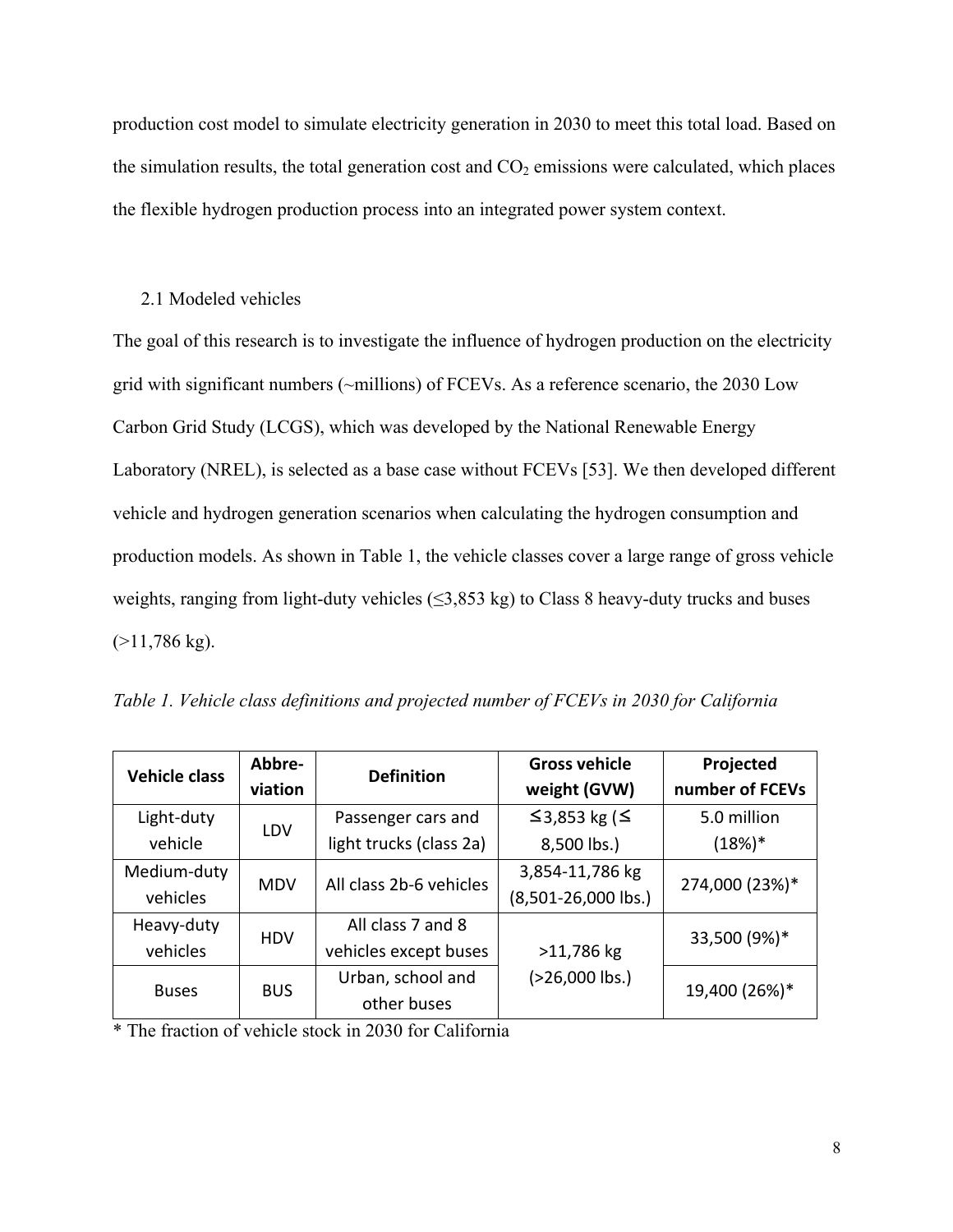We chose four vehicle types to represent the hydrogen demand of the 2030 transportation system in California: light-duty vehicles (LDVs), medium-duty vehicles (MDVs), heavy-duty vehicles (HDVs), and buses (BUS, which are separated from other HDVs as a standalone category). We defined each vehicle type using definitions provided by the U.S. Environmental Protection Agency [54]. The total number of FCEVs of each vehicle type is shown in the rightmost column of Table 1. Numbers are synthesized from a variety of 2030 projections that include both FCEVs and EVs (collectively, zero-emission vehicles or ZEVs) and are consistent with the industry's long-term forecasts of 20% hydrogen vehicle penetrations for cars and trucks [46][55]. Given the uncertainty in the future choice of low-GHG vehicle technologies, an assumption based on total ZEVs seemed appropriate when constructing an optimistic future scenario for FCEVs.

# 2.2 Estimating hydrogen refilling demand

#### 2.2.1 Light-duty vehicles

For LDVs, we represent all vehicles with the Toyota Mirai, as it currently has the largest stock share of FCEVs in the world [56]. The Mirai, which has a 5-kg hydrogen tank, can drive 502 km on a full hydrogen tank [57]. We employ a detailed vehicle physics model called V2G-Sim to simulate the energy consumption of each vehicle [58], based on a set of empirical parameters calibrated specifically to the Mirai, along with instantaneous speed to estimate second-by-second energy consumption. Trip data are provided from the National Household Travel Survey (NHTS) for California. Based on the average speed of each trip (see Figure S1 in the Supplementary Materials), one of three reference driving cycles developed by the U.S. Environmental Protection Agency (UDDS, US06, HWFET) [59] is chosen to represent the selected trip, and this cycle is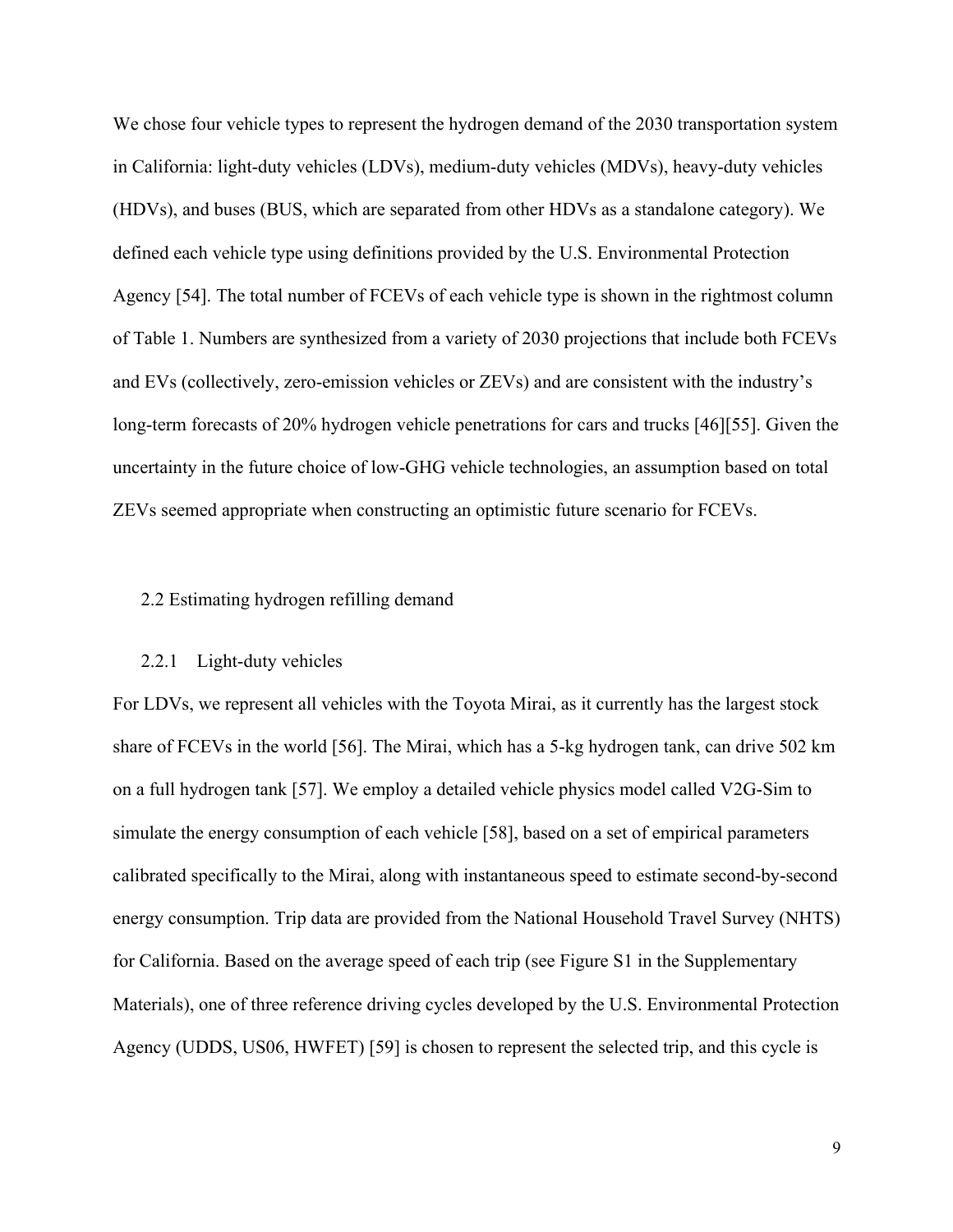applied repeatedly as needed to generate a vehicle speed vs. time profile throughout each trip. As a result, a time-dependent hydrogen consumption array is estimated for each vehicle [58].

We use a probabilistic approach to determine when hydrogen refilling takes place. Based on realworld data of FCEV refilling behavior [60], a continuous refilling profile is calculated (see Figure S2 in the Supplementary Materials). There is a probability that refueling will occur when the tank level is lower than 100% and that probability grows as the hydrogen remaining in the tank (known as the state of energy or SOE) decreases. We assume that an FCEV is fully refueled when stopping at a hydrogen refueling station. The hydrogen refilling demand (shown in Figures S3 and S4 in the Supplementary Materials) is obtained by launching V2G-Sim and merging the refilling profiles generated through the above approach.

## 2.2.2 Medium- and heavy-duty vehicles

For other vehicle classes, we used data from the California EMissions FACtor (EMFAC) model to obtain gasoline or diesel energy consumption per hour for one representative subclass each of MDV, HDV and BUS [61]. We then applied a conversion factor based on the difference in efficiency between hydrogen fuel cells and diesel engines to estimate the expected energy consumption per kg of hydrogen [62][63]. The EMFAC tool can simulate the fuel consumption for all vehicle classes [64]. All medium- and heavy-duty vehicles shown in Table 1 are chosen to calculate the hourly fuel consumption rate across the entire state. The fuel consumption was converted to the equivalent hydrogen consumption using the energy content of each fuel and an efficiency ratio of ~1.5 between hydrogen fuel cells and diesel engines [65].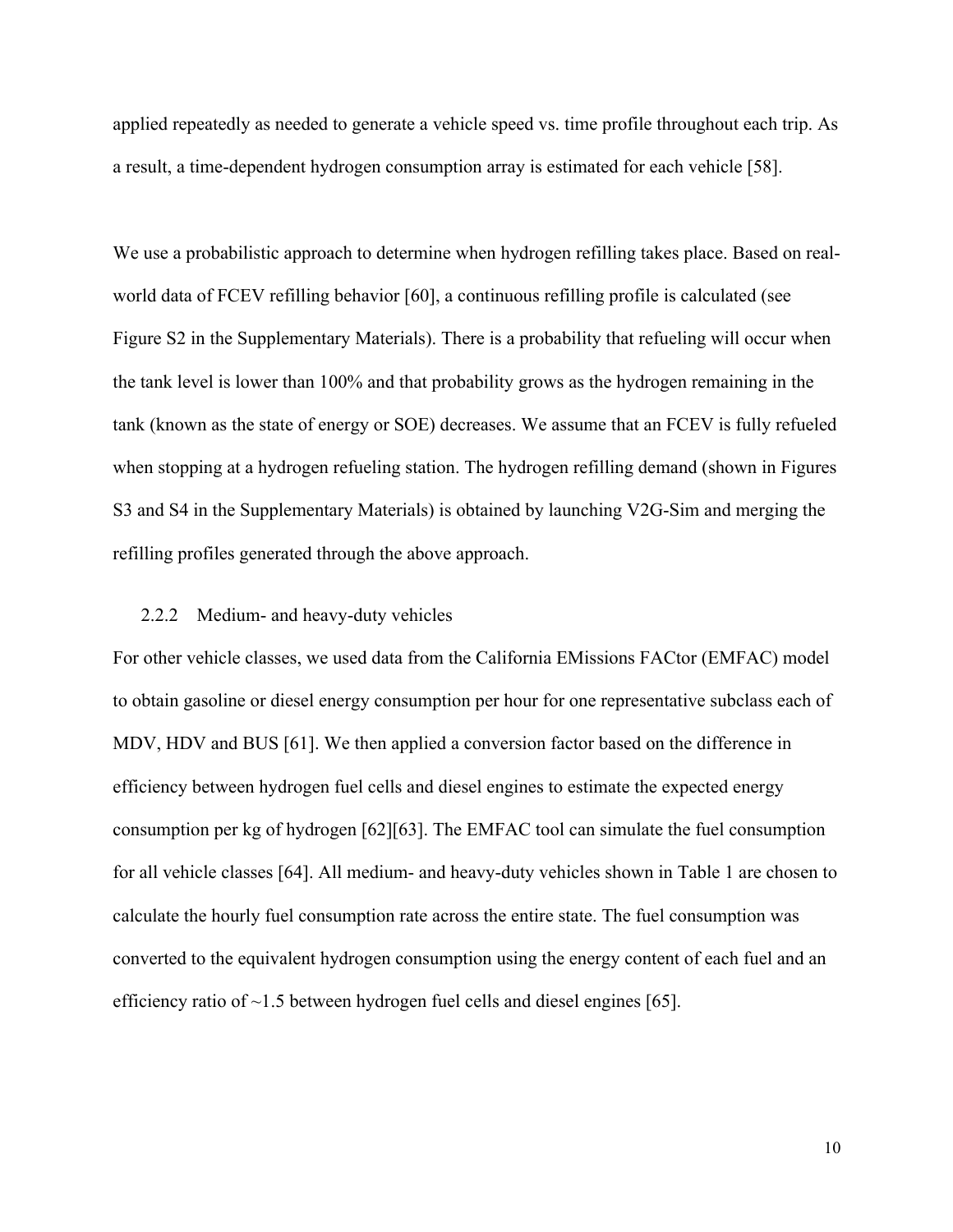To generate fuel consumption temporal profiles of individual vehicles, we opted for a stochastic sampling of the hourly aggregate fuel consumption data provided by EMFAC, following a probability curve for refueling similar to that of LDVs (see Figure S5 in the Supplementary Materials).

2.3 Geographic distribution of vehicles and filling stations

The Scenario Evaluation and Regionalization Analysis (SERA) model [66][67]outputs the FCEV numbers and locations of hydrogen filling stations. Based on the EMFAC result, the actual hydrogen refuel profile for the California region is scaled accordingly, which forms the input into PLEXOS for the economic analysis [68]. Combining the hydrogen refueling profiles for each FCEV class, the aggregated hydrogen refuel profile is calculated.

# 2.4 Importing hydrogen refueling profiles into PLEXOS

In order to implement the hydrogen electrolyzer operation in PLEXOS, an object was chosen that satisfied two basic requirements: 1) It allowed for flexible production of hydrogen (as long as the station had enough hydrogen to supply FCEV demand, the electrolysis load could be shifted around), and 2) it was able to enforce a hydrogen storage limitation. We therefore chose the pumped-storage hydroelectric (PSH) power station object to model hydrogen production and storage devices, which satisfied these requirements (with stored "water" representing hydrogen). After adding hydrogen production and storage units using PSH objects in the LCGS PLEXOS model, the system can simulate and optimize when to produce hydrogen. The objective function is to minimize the total system cost to satisfy the electricity demand and other grid constraints for one year.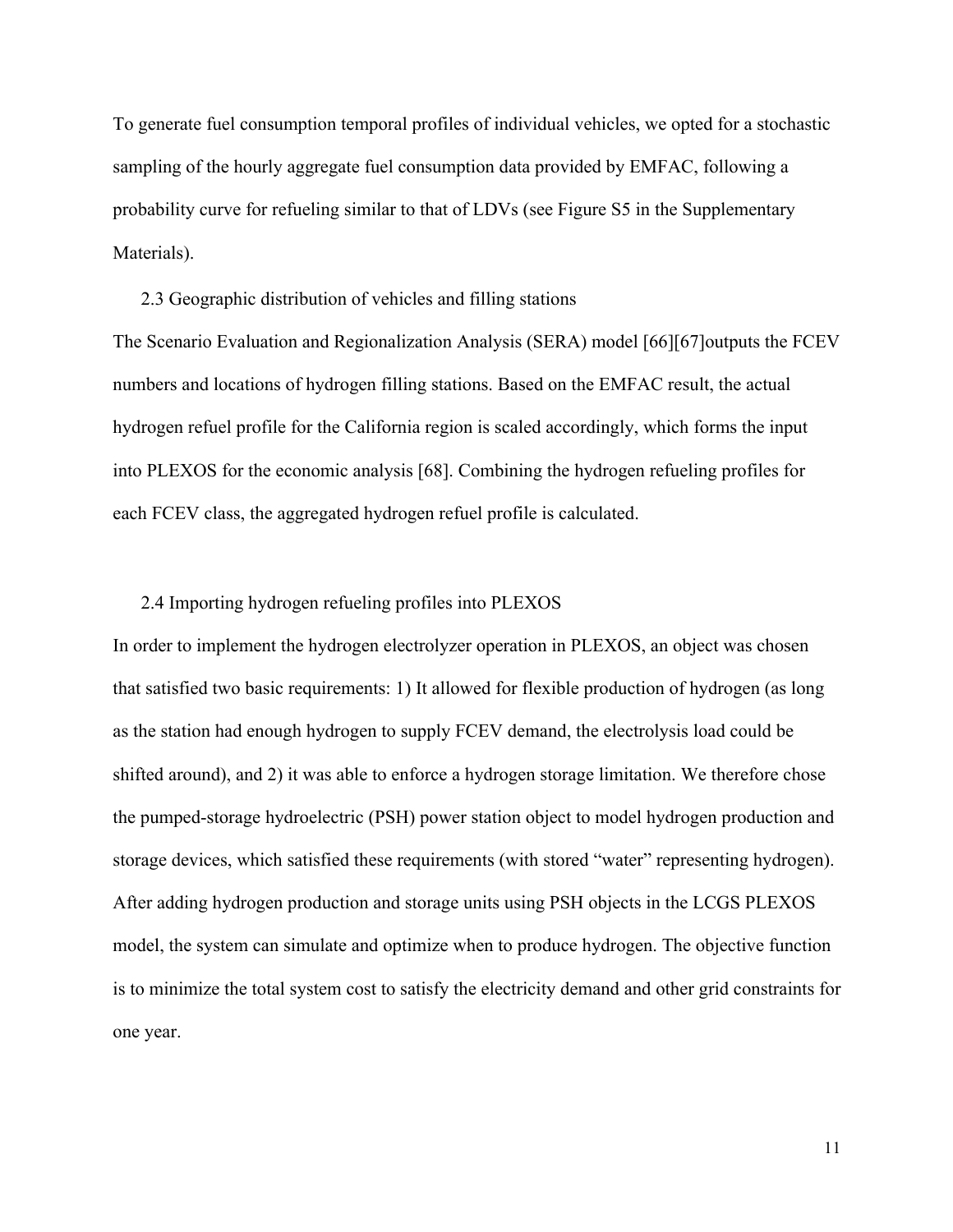The following scenarios were defined in order to investigate the influence of the flexible load on the grid operations:

- Business-as-usual (BAU). A reference scenario representing the Western Interconnect (WI) area electricity grid without any FCEVs included.
- Inflexible scenario. This scenario represents the integrated grid after adding the FCEV load to the BAU scenario. In this scenario, the hydrogen generating rate is fixed, e.g., the capacity factor  $(CF) = 100\%$ , and the electrolyzer is constantly operated at the maximum rated power to meet the FCEV hydrogen demand throughout the year. This is an idealized case, as it offers no flexibility in electrolyzer operation, and there is no extra capacity to generate more hydrogen if demand increases. While an unlimited amount of hydrogen storage is initially assumed in the model, this is subsequently reduced to the maximum level needed annually for cost estimation purposes (see section 3.3).
- Flexible scenarios. As in the Inflexible scenario, the Flexible scenarios represent an integrated grid after adding FCEV load to the BAU scenario, but the hydrogen generation rate is variable. In other words, the electrolyzer is oversized for the hydrogen demand, allowing for variable operation. Hence, the electrolyzer can work across a wider range of hydrogen generation output rates than in the Inflexible scenario. This is more realistic because the electrolyzer should be configured to have extra capacity to generate hydrogen at times when it is favorable for the system to produce more hydrogen, or to meet increases in future demand. We explore a range of flexible scenarios in 10% decrements from  $CF = 90\%$  to 50%.

12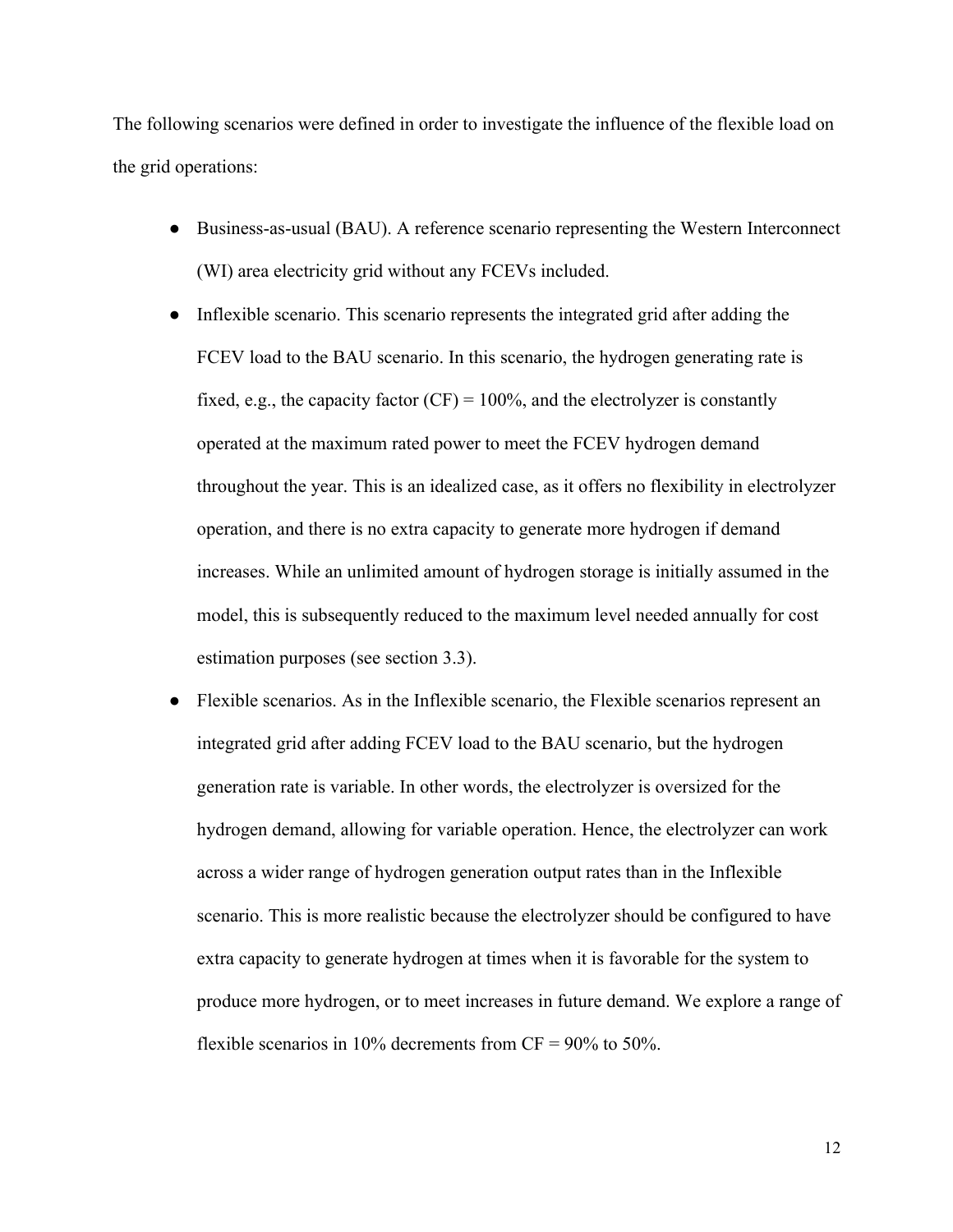Based on estimates from the literature [69], 1 kg of hydrogen requires between 48 and 67.5 kWh of electricity to produce it via electrolysis. We assumed a value of 54.3 kWh/kg in our model. With an annual hydrogen demand of 981 million kg for all vehicles, the electricity demand to generate the hydrogen was 49.1 TWh, for an average power level of 5.6 GW, which represents the minimum power size of the electrolyzer  $(P_{min})$ .

 $P_{flex}$  represent the maximum power capacity of the electrolyzer. In the Inflexible scenario, CF = 100%, which means  $P_{flex}$  is equal to  $P_{min}$ . In the CF = 50% scenario,  $P_{flex}$  is twice as large as  $P_{min}$ ; thus  $P_{flex_{50}} = 11.2$  GW. The electrolyzer in this scenario has much more flexible capacity with which to generate the hydrogen. For example, the electrolyzer can generate more hydrogen when the overall electricity load or the average electricity cost per unit is low, and reduce its hydrogen output during high load or high price periods. In general, the larger the electrolyzer is sized, the more flexibility is enabled in hydrogen generation to reduce the system cost, but at a certain point, the cost savings is not enough to cover the cost of the larger electrolyzer. Thus, there is an optimum point of flexibility that minimizes total system cost. In the following section, the key output parameters will be shown to analyze the economic opportunities across different scenarios.

#### 2.5 Electrolyzer and hydrogen storage cost estimation

The output of the PLEXOS simulations provides the operation cost of hydrogen production. However, to estimate the total system cost, the capital costs of electrolyzers and hydrogen storage tanks were included. According to [70], the capital cost of a tank is around \$26/kWh, and the 2020 target electrolyzer capital cost is around \$300/kW [45]. We assume the lifetime of these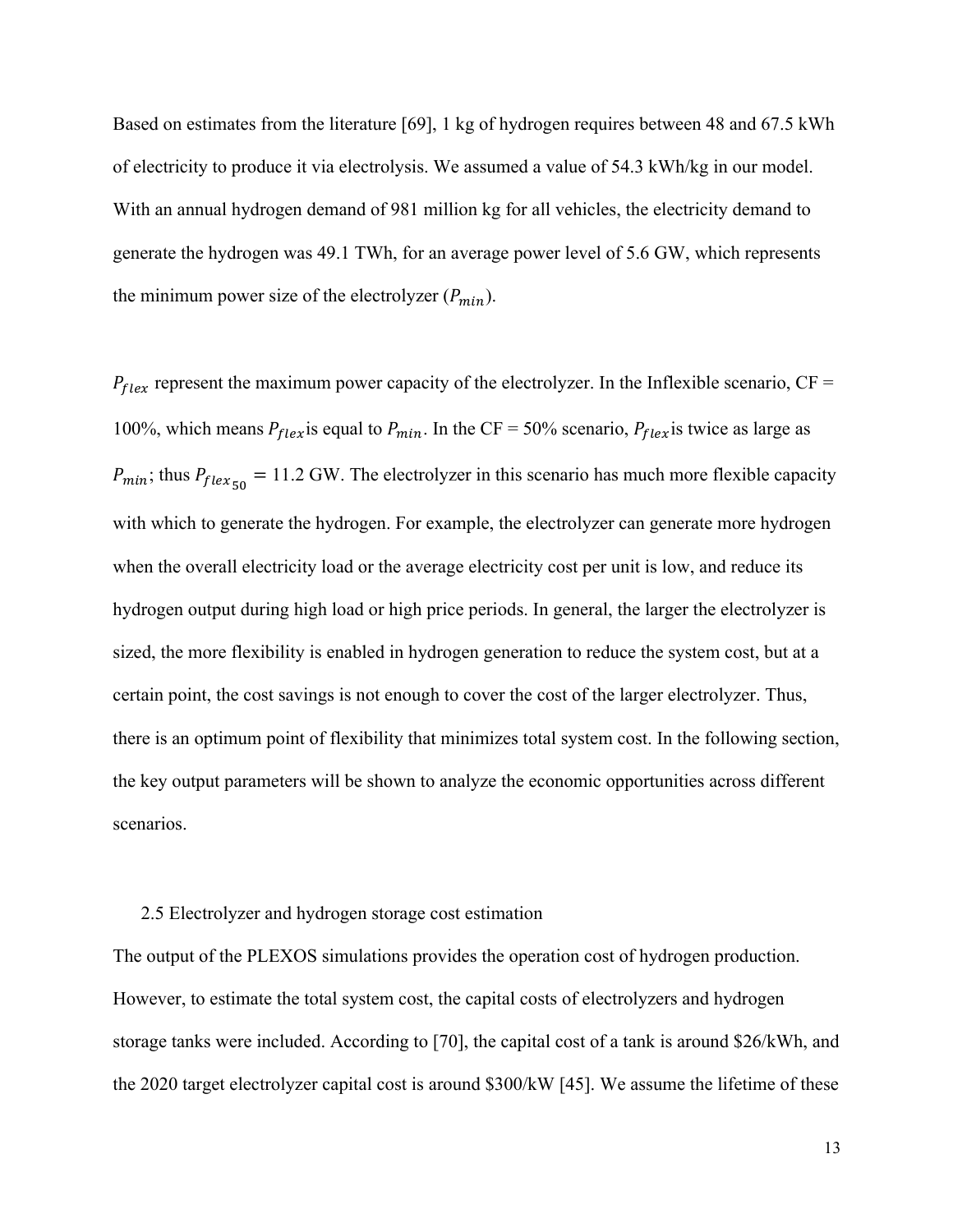components are 20 years, and the yearly discount rate is 10%, in order to convert these capital costs into annualized costs.

#### **3. Results**

Figure 2 shows a one-week snapshot (January 8-14, 2030) of hourly hydrogen production for two electrolyzer capacities ( $CF = 50\%$  and 100%), as well as the hydrogen consumption (withdrawal) rate, which is assumed to be the same for both cases, and the net storage levels, which are the accumulated differences between hydrogen production and withdrawal rates in each hour. All values are expressed in equivalent GW (production and consumption) or GWh (storage). We see in the  $CF = 100\%$  case, hydrogen production is by necessity constant, whereas for the  $CF = 50\%$  it is quite variable, often swinging between zero and maximum output multiple times per day. With hydrogen demand highest during daytime hours, and lowest at night, in both cases there is a depletion of hydrogen storage through the evening hours, reaching a minimum close to midnight. Hydrogen storage is then built up again in early morning hours. However, in the  $CF = 100\%$  case, constant production leads to a single peak storage level each day (around 6) am), whereas in the  $CF = 50\%$  case, variable production leads to two daily storage peaks (at around 5 am and 2 pm) and an overall larger daily range in storage level.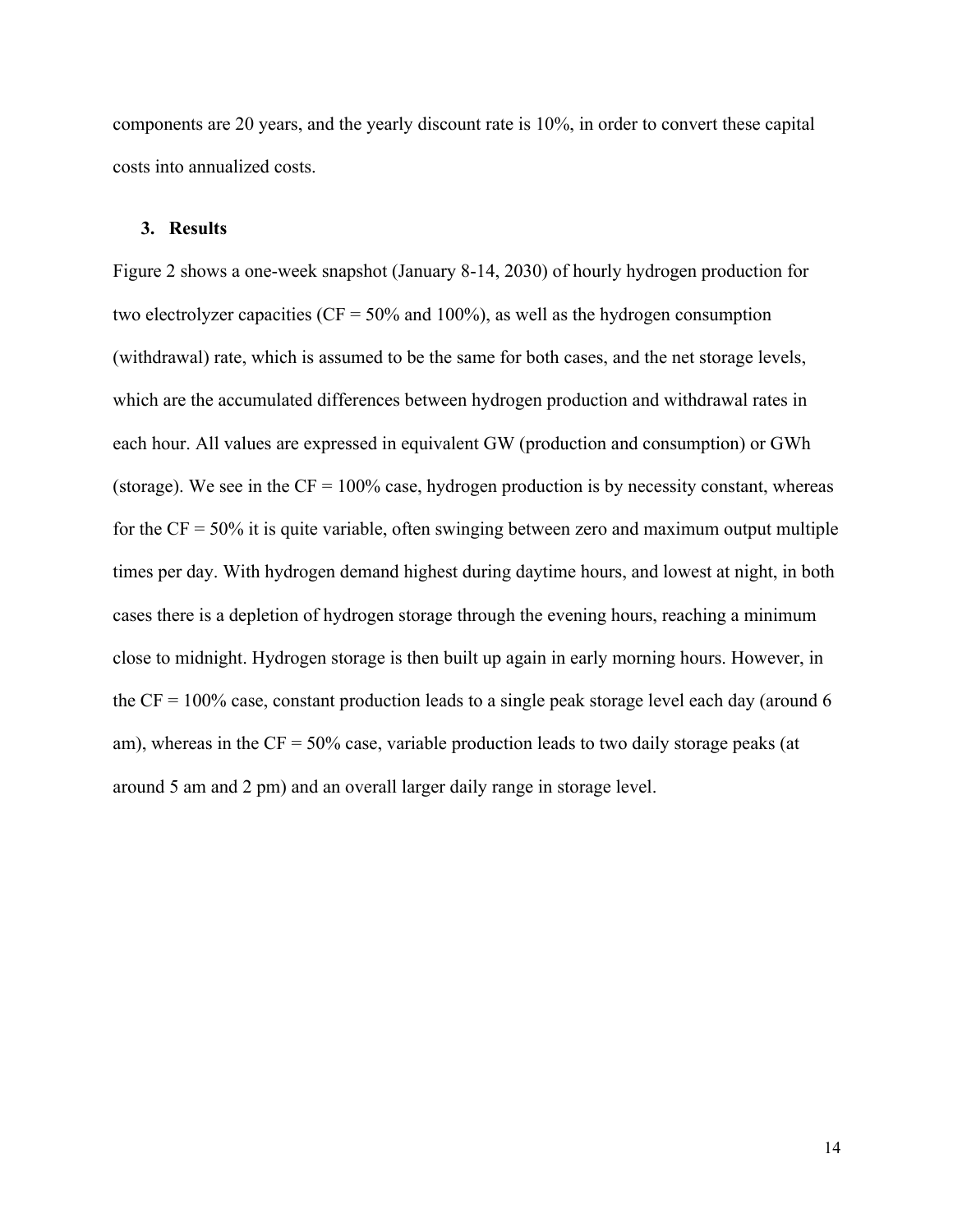

*Figure 2. Hydrogen demand (production and consumption, left-hand axis) and hydrogen storage (right-hand axis) comparison for two scenarios: CF = 50% and CF = 100% (inflexible)*

# 3.1 Average and marginal electricity unit costs

Figure 3, panel (a) shows the average cost per unit output (\$/MWh) in all scenarios. The average electricity cost per unit output for the WI is defined as follows:

$$
UC_{ave} = \frac{c_{all}}{L_{all}} \tag{1}
$$

Here *UC<sub>ave</sub>* is the average electricity unit cost (\$/MWh);  $C_{all}$  is the total system cost (\$) in a scenario that includes the cost of fuel, operations and maintenance, and generator startup and shutdown (see Figure S6 in Supplementary Materials); and *Lall* is the total system load (MWh) including hydrogen production, if applicable.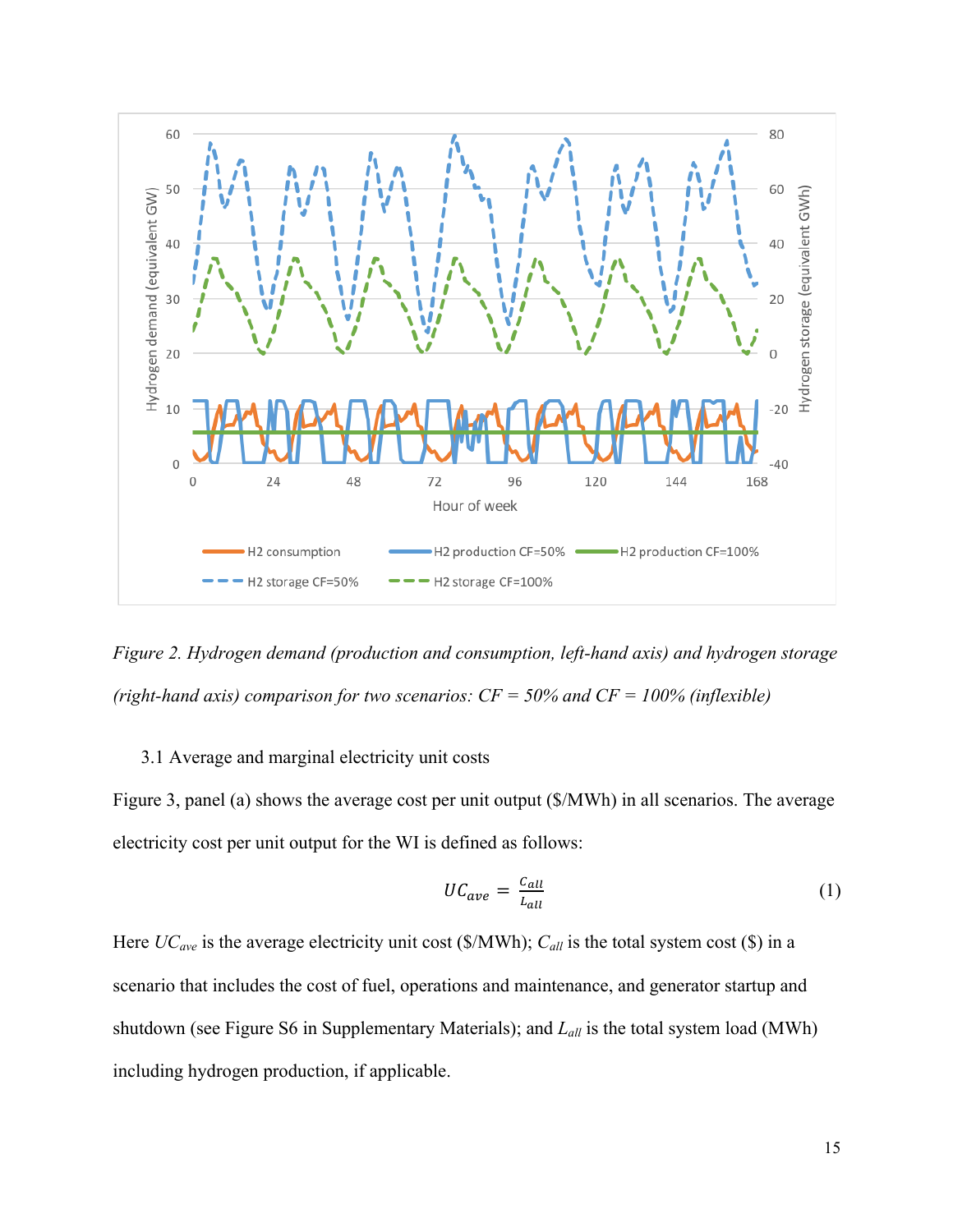

*Figure 3. (a) Average electricity cost per unit output for BAU and various hydrogen scenarios across the WI. (b) Marginal electricity cost (defined in the text) per unit output for hydrogen scenarios.*

The average costs in the hydrogen scenarios are all significantly higher than the BAU scenario, because the newly added hydrogen load must be supplied by more expensive generators, in contrast to the existing load that is by definition served using the lowest-cost generators.

The marginal cost per unit output measures the cost of the newly added load. We define marginal cost according to the following equation:

$$
UC_{marg} = \frac{c_{all} - c_{BAU}}{L_{all} - L_{BAU}}\tag{2}
$$

where  $UC_{marg}$  is the marginal electricity cost per unit output (\$/MWh),  $C_{BAU}$  is the total system cost (\$) in the BAU scenario, and  $L_{BAU}$  is the system load (MWh) without any hydrogen production.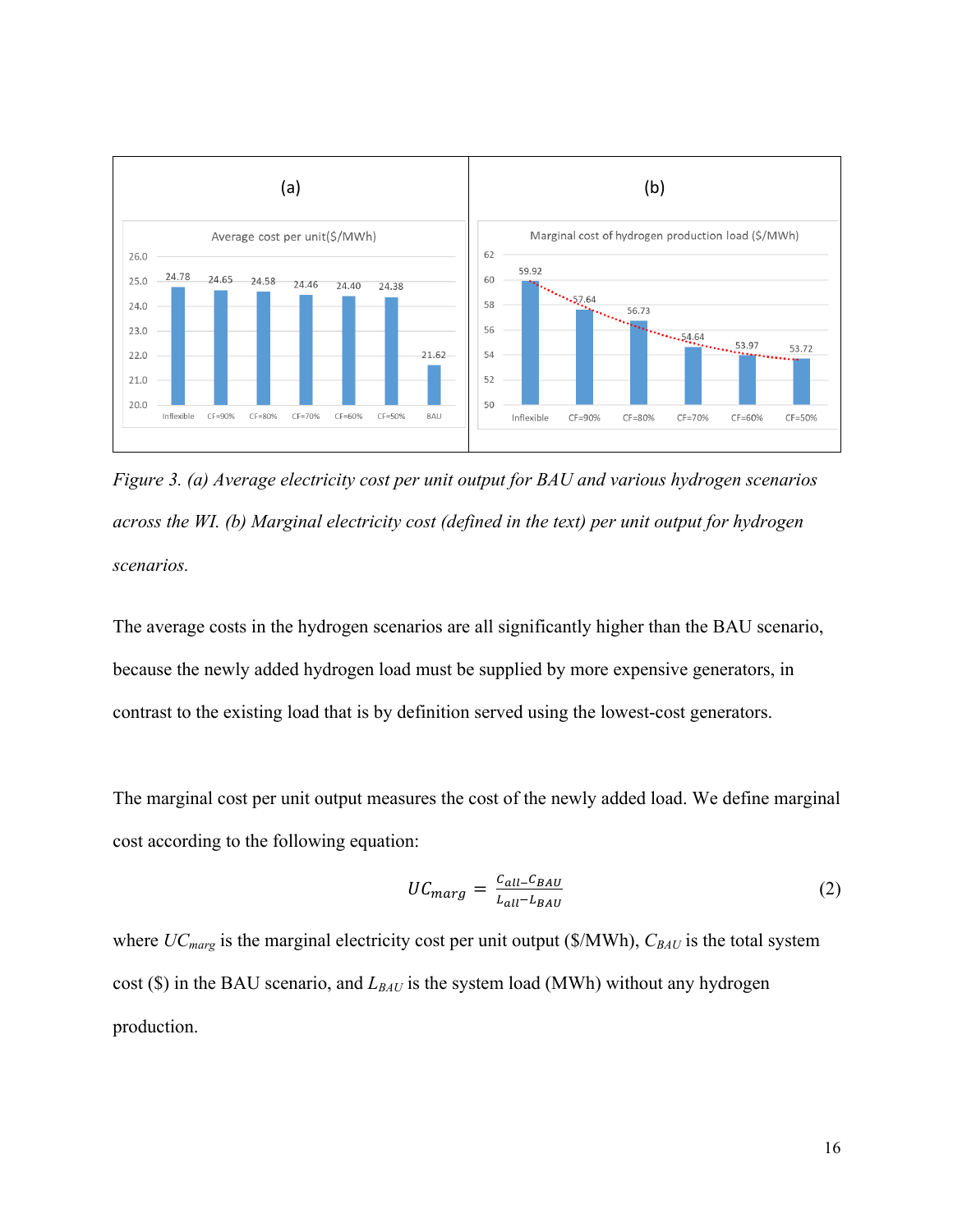Figure 3, panel (b) shows the marginal cost per unit output for the hydrogen cases, which highlights the increased cost: the marginal cost is more than twice as high as the average cost. The marginal cost also decreases with decreasing CF, implying that the value of flexible operation increases, decreasing operating costs. However, the red dotted line (quadratic best-fit curve) shows that as CF decreases, the electricity cost decreases more slowly, so the additional value of flexible operation diminishes.

# 3.2 Generation mixes of added load

The marginal operating cost for renewable energy generation is assumed to be zero in PLEXOS. In contrast, the traditional generators consume fossil fuels and have higher operational costs. For example, the average combined cycle natural gas generator cost is \$56.6/MWh. Thus, using the natural gas generator will lead to a higher system operating cost. As shown in Figure 4, panel (a), the blue bar is the generation output for each kind of the generator type in the BAU scenario, while the orange bar represents the  $CF = 50\%$  scenario. The majority of these two datasets are overlapped.

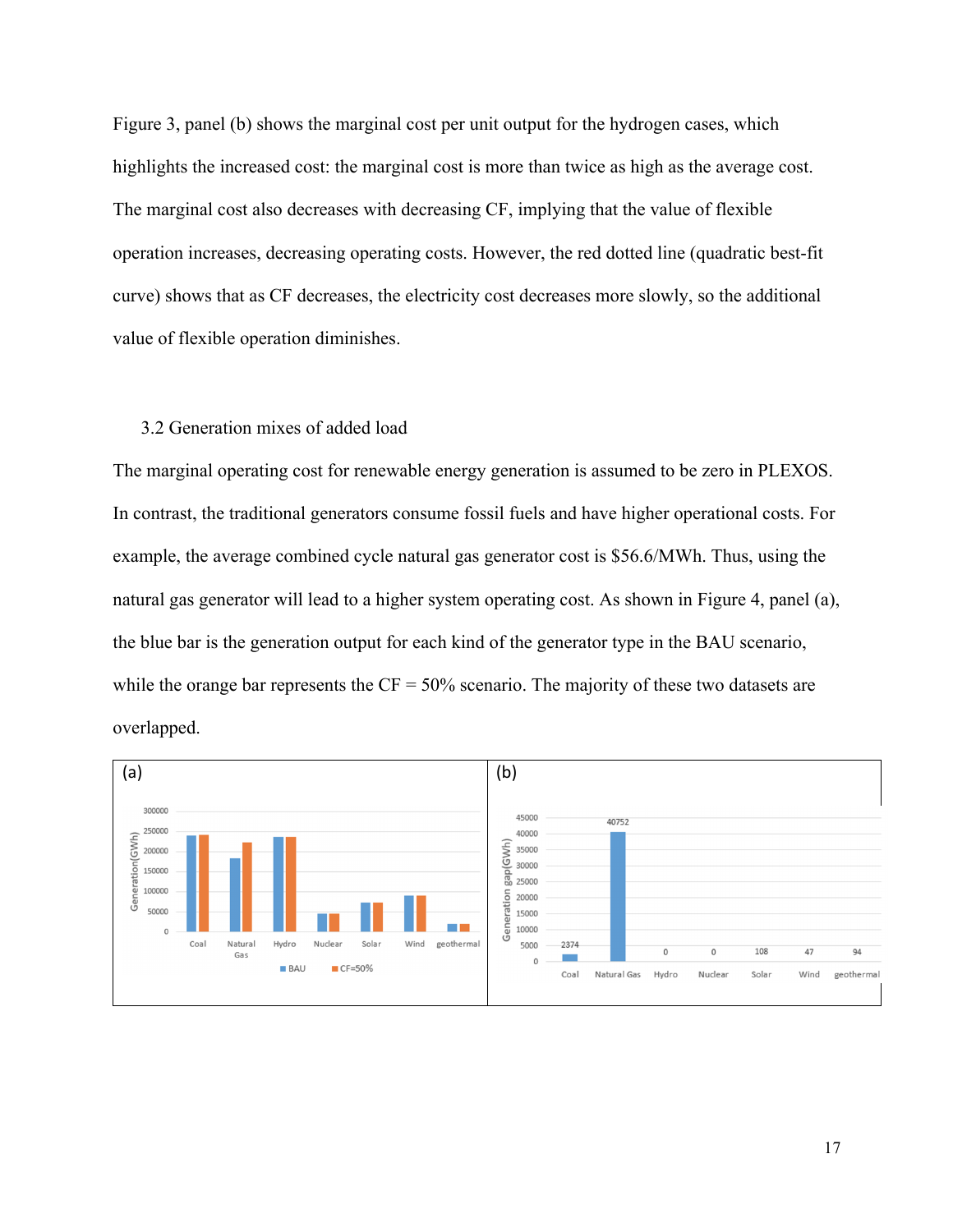*Figure 4. Generation output (in GWh) for each generator type: (a) Comparison of generation mix between BAU and CF=50% scenarios; (b) Net generation increase from flexible hydrogen load (difference between CF = 50% and BAU scenarios)* 

To make the comparison clear, the difference in generation between the two scenarios is shown in Figure 4, panel (b). Compared to the BAU scenario, the hydrogen demand requires 43.4 TWh/yr. of electricity in the  $CF = 50\%$  scenario. About 94% (40.8 TWh/yr.) of that electricity is supplied by natural gas generators. If we consider the supply curve, it is reasonable that the newly added load leads to a higher average cost per unit for the electricity consumption, because PLEXOS does not build new generation capacity to respond to increases in demand. Also, PLEXOS has already optimized the BAU case to achieve the lowest operation cost, which means that any additional electricity consumption will use the next lowest cost generator, which always leads to higher average generation cost. Note, however, that a small amount of zero-cost renewable generation (solar, wind and geothermal) is also utilized, but these resources are quickly saturated.

## 3.3 Benefit versus cost comparison

To determine the optimal amount of electrolyzer flexibility, we have included estimates of the capital cost of electrolyzers and associated hydrogen storage infrastructure, and subtracted the BAU costs, to arrive at the total marginal cost to install and operate the electrolyzers for each scenario (Table 2 and Figure 5). We see that the total cost has a minimum point of \$3.55 billion/yr. at CF = 80%, indicating an intersection between decreasing operational costs and increasing capital costs. However, the results are sensitive to the equipment cost. While we assumed a target electrolyzer cost of \$300/kW, the current cost is much higher (>\$1,000/kW),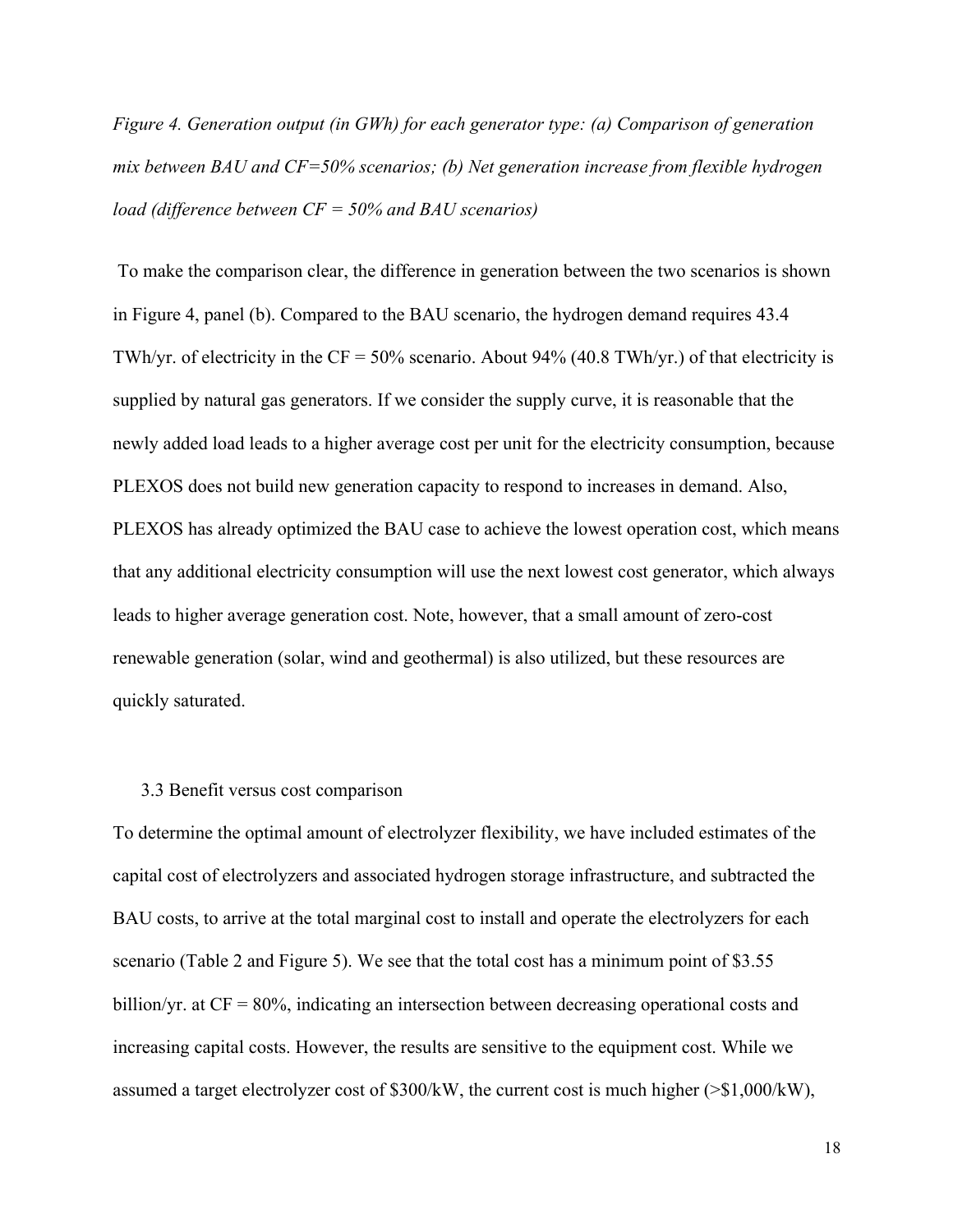which would result in the lowest-cost scenario being the inflexible case, with no advantage to oversizing.

*Table 2. Storage size, electrolyzer size, and annualized capital and operations costs for hydrogen production.*

| Scena-<br>rios  | <b>Storage</b><br>size<br>(GWh) | <b>Annu-</b><br>alized<br>storage<br>cost<br>(SB/yr) | Elec-<br>troly-<br>zer size<br>(GW) | <b>Annu-</b><br>alized<br>Elec-<br>troly-<br>zer cost<br>(SB/yr) | Annual<br>capital<br>cost<br>(SB/yr) | <b>Annu-</b><br>alized<br>opera-<br>tion<br>cost<br>(SB/yr) | <b>Total</b><br>cost<br>(SB/yr) | Nomi-<br>nal cost<br>of $H_2$<br>(5/kg) |
|-----------------|---------------------------------|------------------------------------------------------|-------------------------------------|------------------------------------------------------------------|--------------------------------------|-------------------------------------------------------------|---------------------------------|-----------------------------------------|
| Inflexi-<br>ble | 52                              | \$0.21                                               | 5.6                                 | \$0.39                                                           | \$0.60                               | \$2.98                                                      | \$3.59                          | \$2.706                                 |
| $CF =$<br>90%   | 62                              | \$0.25                                               | 6.3                                 | \$0.43                                                           | \$0.69                               | \$2.87                                                      | \$3.56                          | \$2.684                                 |
| $CF =$<br>80%   | 72                              | \$0.30                                               | 7.1                                 | \$0.48                                                           | \$0.78                               | \$2.77                                                      | \$3.55                          | \$2.683                                 |
| $CF =$<br>70%   | 82                              | \$0.34                                               | 8.1                                 | \$0.55                                                           | \$0.89                               | \$2.72                                                      | \$3.61                          | \$2.725                                 |
| $CF =$<br>60%   | 92                              | \$0.38                                               | 9.5                                 | \$0.65                                                           | \$1.02                               | \$2.69                                                      | \$3.71                          | \$2.801                                 |
| $CF =$<br>50%   | 100                             | \$0.41                                               | 11.2                                | \$0.77                                                           | \$1.19                               | \$2.67                                                      | \$3.86                          | \$2.913                                 |

| "<br>~ |
|--------|
|        |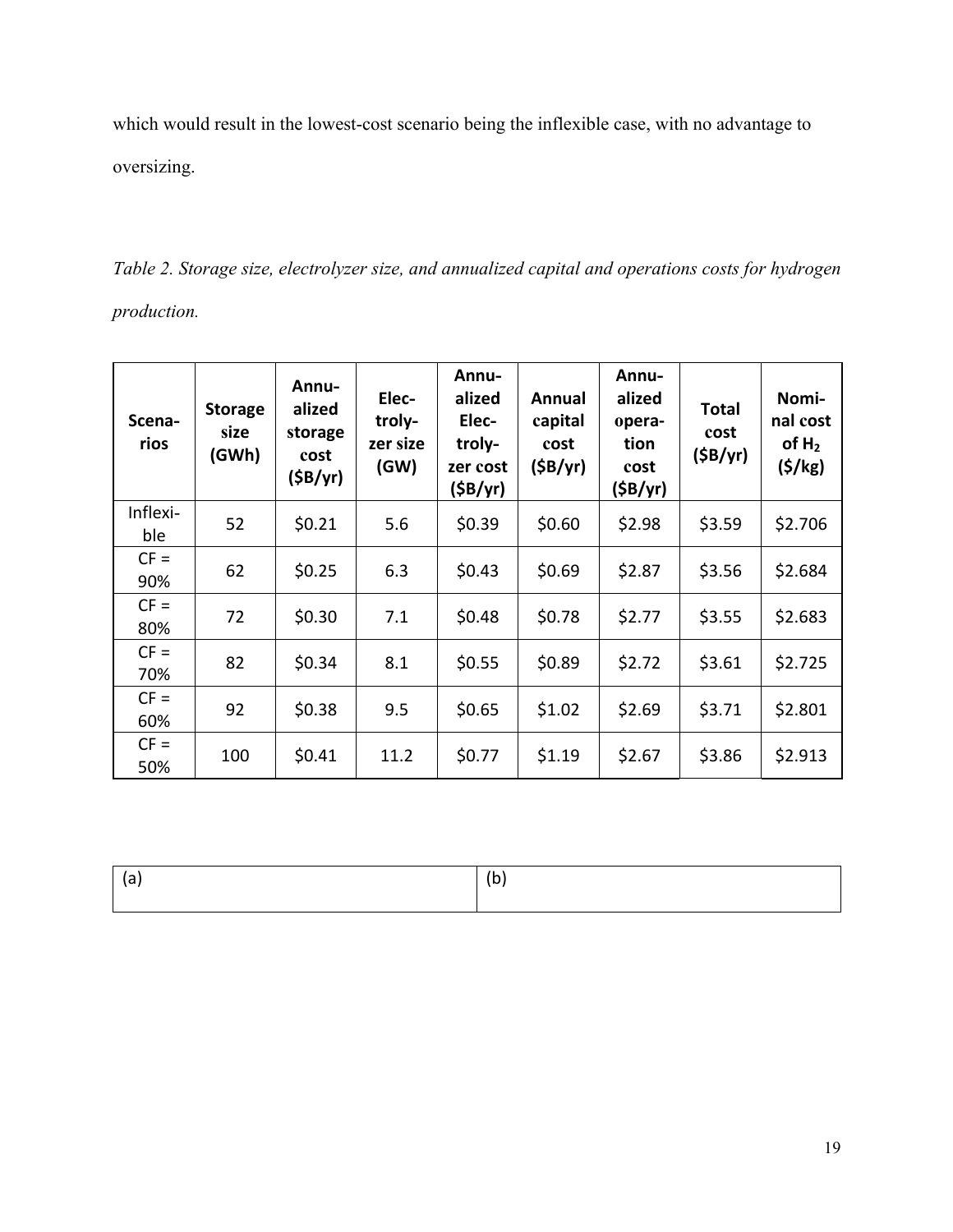

*Figure 5. (a) Total system cost (including the capital cost and operating expenses); (b) Complete cost for hydrogen production (\$/kg)*

# 3.4 Renewables curtailment

A natural follow-on question to ask, after considering the marginal cost of generators in the presence of hydrogen electrolyzer loads, is how load flexibility affects renewables curtailment, or the amount of renewables generation (primarily from intermittent wind and solar PV generators) that is not utilized by the grid and thus "curtailed." While the total amount of renewables curtailment, shown in Table 3, is small compared with overall generation in all cases, it does change measurably, though there are no meaningful differences among hydrogen scenarios. For the entire WI, curtailment drops from 4.06% in the BAU case to 3.02% in the hydrogen case, whereas for California, curtailment drops from 4.88% in the BAU case to 3.01% in the hydrogen case—a nearly 50% reduction. The total renewable energy generation is the same in all cases (236.2 TWh in the WI and 122.9 TWh in California). The reduction in curtailment, 2.47 TWh/yr. across the WI, is a small fraction of total hydrogen electrolysis demand of 43 TWh/yr., but is worth \$62 million/yr. at an average electricity price of \$25/MWh. Therefore, while hydrogen production does decrease renewables curtailment, it is due primarily to additional load, and is not altered by increased load flexibility. By comparison, a study in the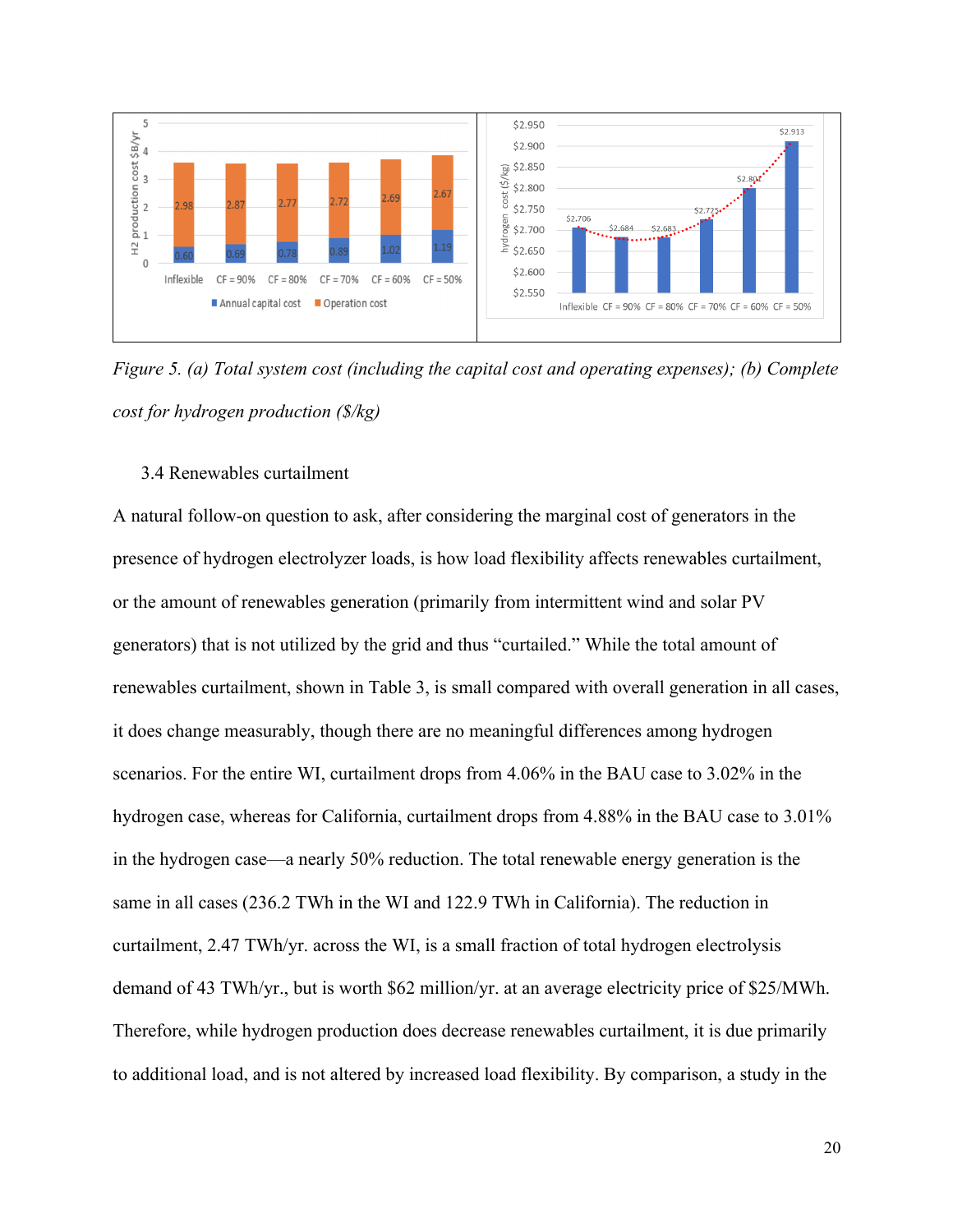E.U. indicated that flexibility measures could reduce curtailment on that grid of wind and solar PV from 7.0% to 1.6%, or 67 TWh/yr in 2040 [71].

*Table 3. Renewables curtailment fraction (defined as 1 – ratio of renewable electricity used to renewable electricity generated)*

| <b>Region</b>        | <b>BAU</b> | Hydrogen |
|----------------------|------------|----------|
| Western Interconnect | 4.06%      | 3.02%    |
| California           | 4.88%      | 3.01%    |

#### 3.5 Greenhouse gas emissions

Figure 6 presents total annual carbon dioxide  $(CO<sub>2</sub>)$  emissions from the WI electricity grid in the FCEV cases, plus transportation-sector emissions from an identical number of conventional vehicles in the BAU case (see Table S1 in Supplementary Materials). For the same reason that we see higher average electricity costs when additional load is added to the system, the hydrogen scenarios where additional load is added increase emissions compared to BAU. This is because the additional generation to meet the new electricity load comes largely from natural gas generators, which results in higher overall GHG emissions. However, compared to the additional GHG emissions from conventional vehicles in the BAU scenario, this increase is only slightly higher: 3.2-3.8 million metric tons  $CO_2$  (MMtCO<sub>2</sub>)/yr. depending on the scenario, or ~1% of total emissions. Comparing only the hydrogen scenarios in panel (b), greater flexibility results in lower emissions by up to  $0.6$  MMtCO<sub>2</sub> /yr.—not enough to reduce the total below the BAU scenario, but an important reduction. Since GHG emissions were not the objective of the optimization, this result is not causal, but happens nonetheless due to reductions in natural gas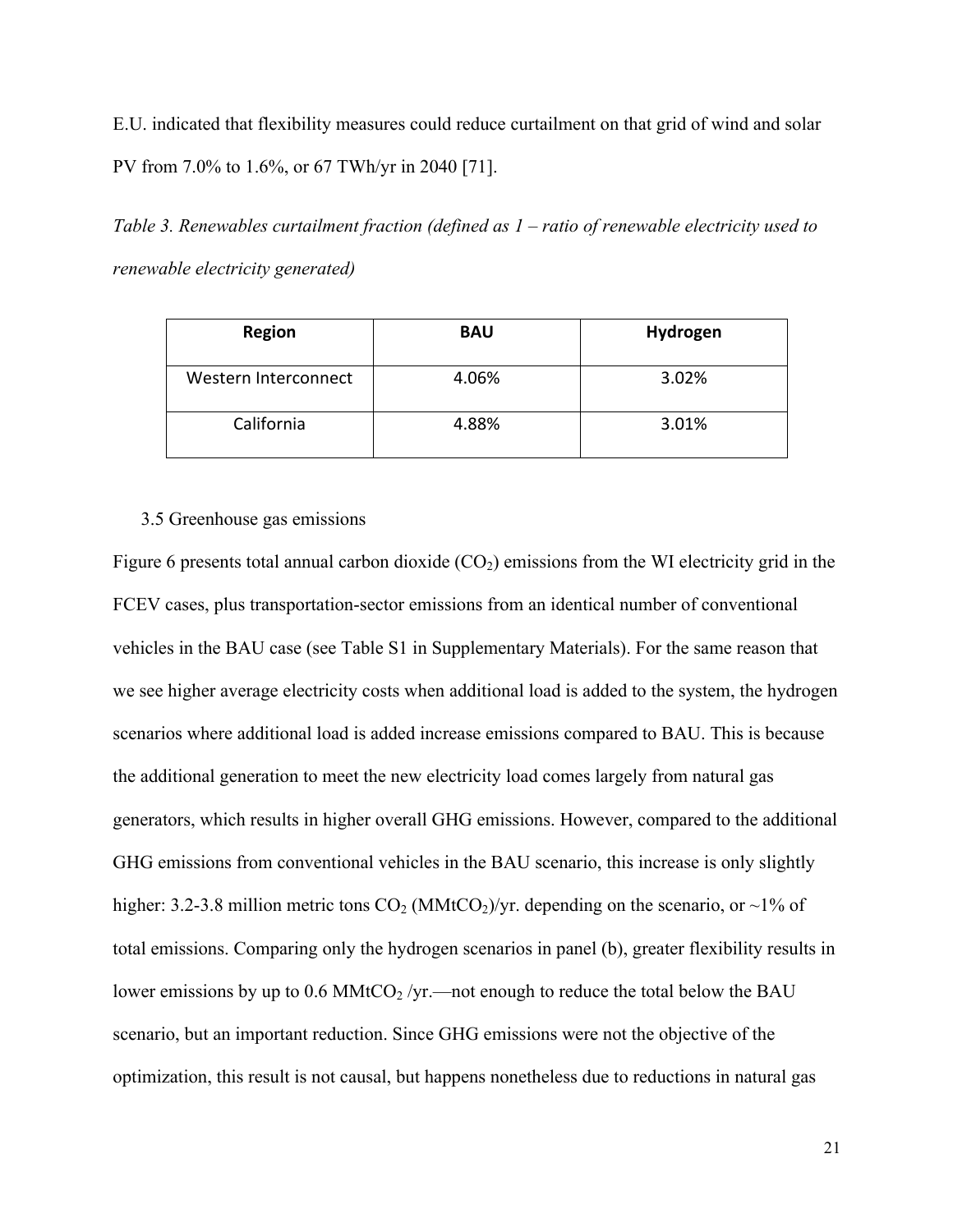generation with additional flexibility from the electrolyzers. If the grid's renewable generation fraction were higher, or dedicated renewable resources were built to provide electricity for hydrogen production, the resulting GHG emissions in the hydrogen scenarios would be significantly lower than in the BAU scenario.



*Figure 6. Annual greenhouse gas emissions (a) total for all scenarios and (b) total for hydrogen scenarios. Blue = electricity sector*  $CO_2$  *emissions; green = vehicle sector marginal*  $CO_2$ *emissions.*

## 3.6 Study limitations

In our scenario, LDVs represent ~90% of the total hydrogen demand. Therefore, even though non-LDV hydrogen refueling demand has a somewhat different diurnal profile from LDVs, it has little influence on the overall demand and almost no impact on the results. While out of scope for this project, future work could explore scenarios with different compositions of LDV and non-LDV hydrogen vehicles, such as a case where there are many more non-LDVs than in our reference case, to identify the role that vehicle composition has on the results. To make this a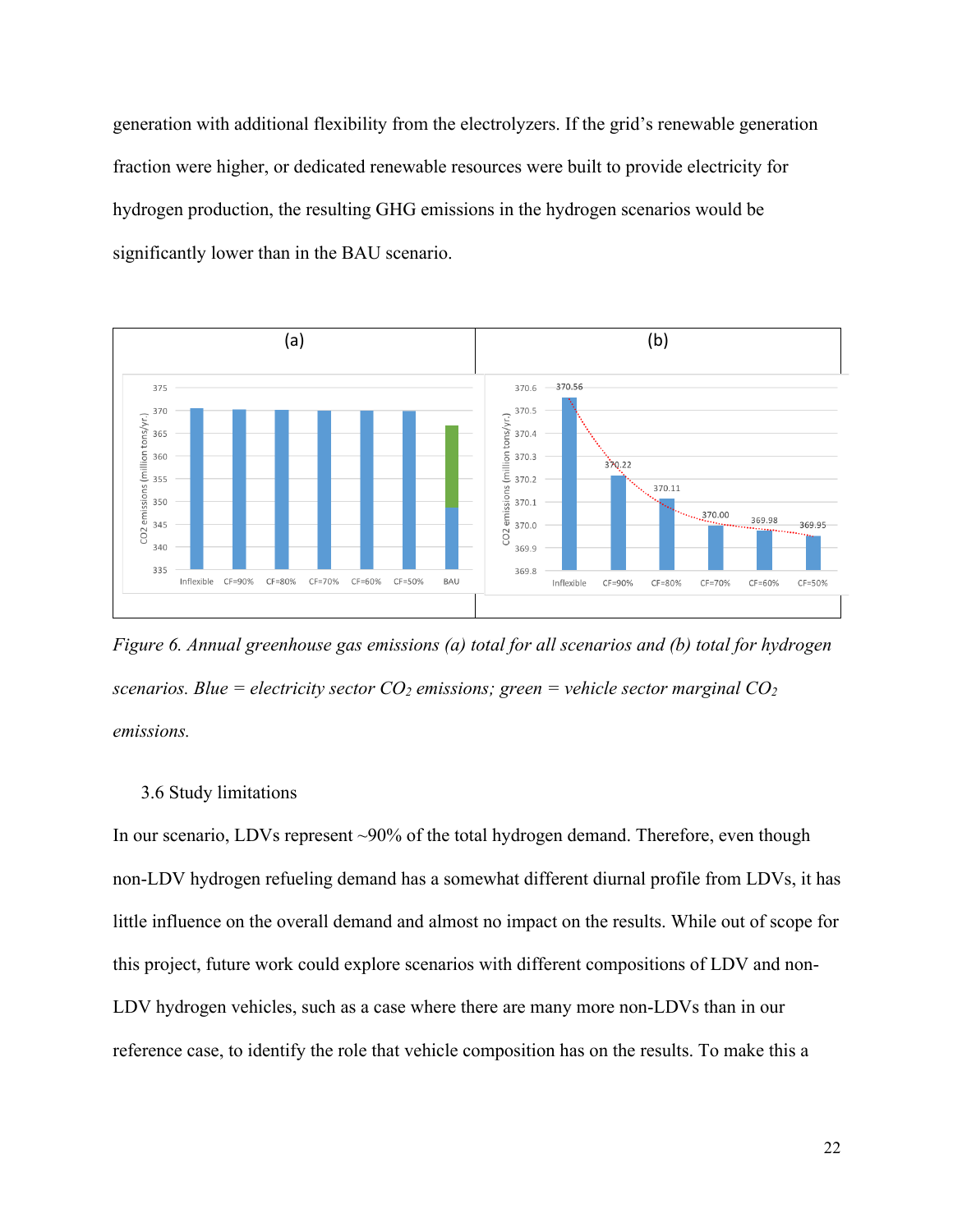meaningful comparison, however, better estimates of non-LDV hydrogen demand temporal profiles will be required.

Our simulations also did not take into account the possibility of EVs providing additional flexible loads to the grid along with hydrogen electrolysis. Future work could include realistic market shares of both FCEVs and EVs, and in particular explore whether the different temporal load shapes associated with these vehicle types could provide opportunities for synergistic loadshifting (via controlled charging of EVs, and spare hydrogen production capacity for FCEVs), further reducing grid costs.

The PLEXOS model employed in our study was not run in a capacity-expansion mode so the generation mix was fixed, and generators were selected only to minimize total cost of meeting load. As a result, dispatchable generators with significant marginal cost, such as natural gas, were overwhelmingly selected over renewable generators that had zero marginal cost, because the output of these latter generators could not be increased (however, curtailment was reduced slightly in the hydrogen scenarios relative to the BAU). As a result, GHG emissions associated with hydrogen generation were much higher than might be expected if that electricity was produced primarily from renewable sources; total GHG emissions were even slightly higher than the BAU scenario with conventional petroleum-based vehicles. However, in a future electricity grid built to maximize the use of renewable generation for new loads such as from hydrogen electrolysis, marginal GHG emissions are expected to be much lower, leading to significant reductions relative to the BAU scenario.

23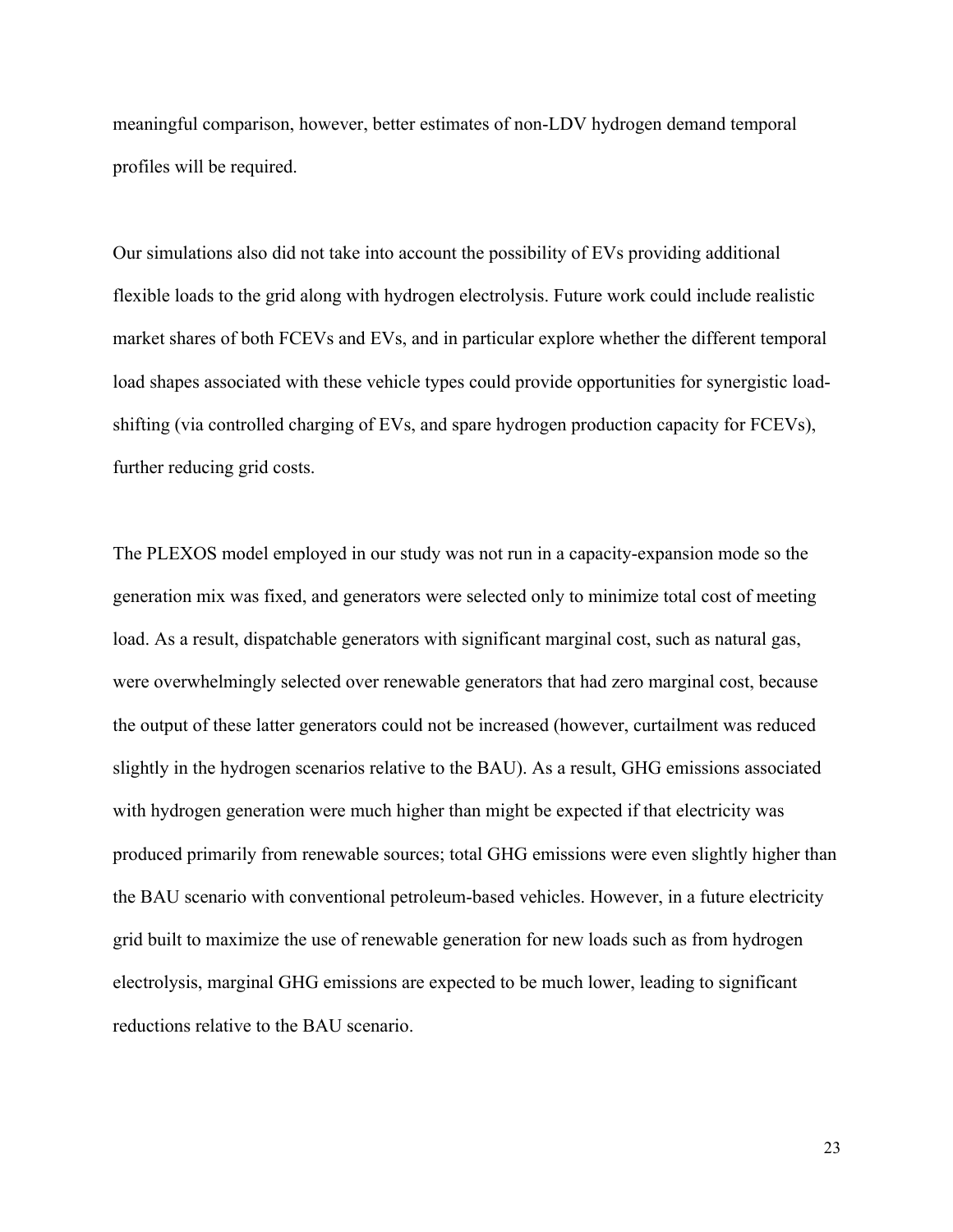## **4. Conclusion**

Hydrogen electrolysis can be regarded as a large, flexible load added to the electricity grid. This flexible load can provide support to the grid in a variety of ways including shifting load demand profiles and mitigating generator startups and shutdowns. In the scenarios explored in the paper, the hydrogen electrolysis load constituted  $\sim$ 3% of overall grid load, yet the average electricity cost increased between 12.8% (in the 50% CF scenario) and 14.6% (in the 100% CF scenario). While this cost increase is high, resulting in a marginal electricity cost that is more than twice the average electricity cost, greater flexibility can reduce these grid operational costs by more than \$6/MWh, or nearly 30% of the average BAU cost. In addition to reducing generation costs, adding hydrogen production can also reduce renewables curtailment by almost 50%, and load flexibility can decrease GHG emissions by up to 0.6 MMtCO $_2$ /yr. However, there is a balance point between cost savings from increased load flexibility and the additional capital costs associated with larger electrolyzer capacity that is underutilized. Combining the levelized cost calculation approach with an avoided cost for grid impacts, this analysis calculates the benefits and costs for flexible hydrogen production. Under future electrolyzer and storage cost assumptions, an optimal least-cost point occurs at a flexibility level of  $CF = 80\%$ , corresponding to a 25% oversizing of hydrogen electrolysis capacity. However, while these results are sensitive to a number of assumptions including the power system that is modeled, hydrogen demand profiles, and future costs, the results are potentially applicable to many parts of the world with similar future grid configurations and FCEV penetration levels. Finally, while the method for calculating grid benefits using a production cost model is unique, it is also resource intensive, which limits the number of sensitivities that can be performed. Future work will build on these findings and explore a greater number of sensitive parameters to better characterize the role that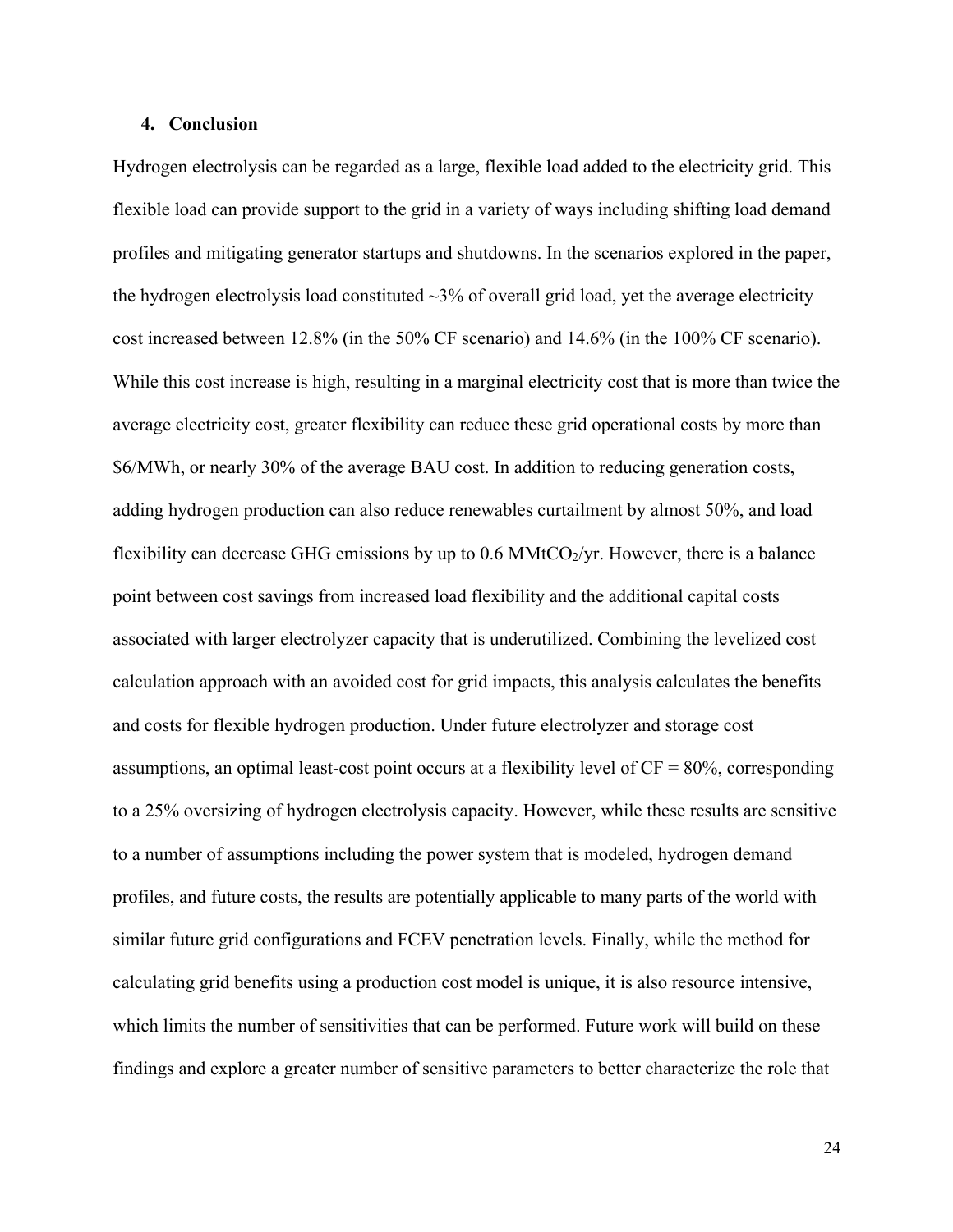flexible hydrogen generation can play in lowering the costs of hydrogen electrolysis and improvements of grid operations.

#### **5. Acknowledgements**

This research was funded by the fuel cell technology office of U.S. Department of Energy. The Contract No. is DE-AC02- 05CH1123 (with the Lawrence Berkeley National Laboratory) and DE-AC36-08GO28308 (with the National Renewable Energy Laboratory).

# **6. References**

- [1] U.S. Energy Information Administration, World Energy Outlook 2016, https://www.eia.gov/outlooks/ieo/pdf/0484(2016).pdf (accessed November 25, 2019).
- [2] J. Voelcker, 1.2 Billion Vehicles On World's Roads Now, 2 Billion By 2035: Report, Green Car Rep. https://www.greencarreports.com/news/1093560\_1-2-billion-vehicles-on-worlds-roads-now-2 billion-by-2035-report (accessed November 25, 2019).
- [3] F. Creutzig, P. Jochem, O.Y. Edelenbosch, L. Mattauch, D.P. van Vuuren, D. McCollum, J. Minx, Transport: A roadblock to climate change mitigation?, Science. 350 (2015) 911–912. https://doi.org/10.1126/science.aac8033.
- [4] M. Muratori, S.J. Smith, P. Kyle, R. Link, B.K. Mignone, H.S. Kheshgi, Role of the Freight Sector in Future Climate Change Mitigation Scenarios, Environ. Sci. Technol. 51 (2017) 3526–3533. https://doi.org/10.1021/acs.est.6b04515.
- [5] E. Kriegler, J.P. Weyant, G.J. Blanford, V. Krey, L. Clarke, J. Edmonds, A. Fawcett, G. Luderer, K. Riahi, R. Richels, S.K. Rose, M. Tavoni, D.P. van Vuuren, The role of technology for achieving climate policy objectives: overview of the EMF 27 study on global technology and climate policy strategies, Clim. Change. 123 (2014) 353–367. https://doi.org/10.1007/s10584-013-0953-7.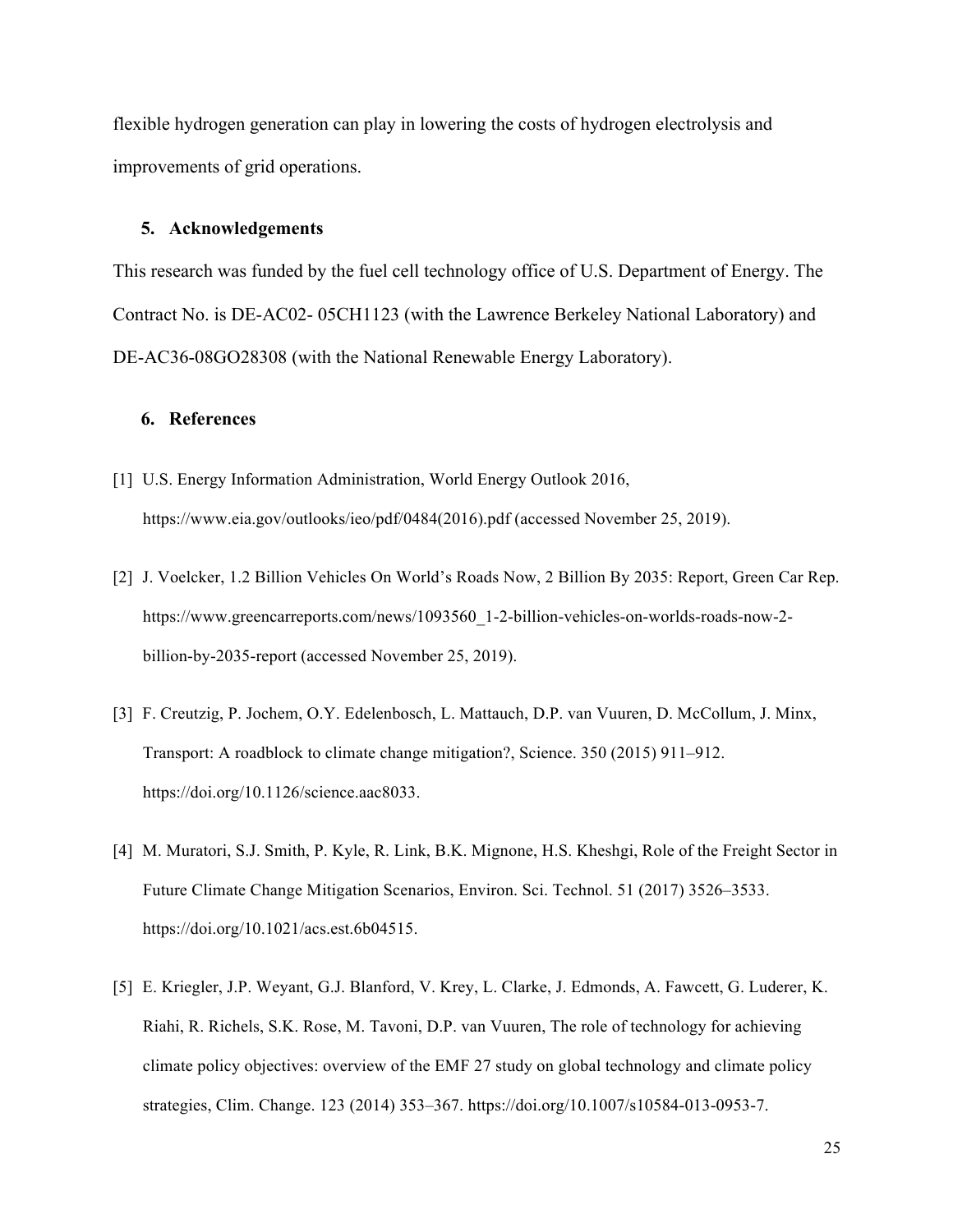- [6] G. Santos, Road transport and CO2 emissions: What are the challenges?, Transp. Policy. 59 (2017) 71–74. https://doi.org/10.1016/j.tranpol.2017.06.007.
- [7] Global EV Outlook 2019, IEA Webstore. https://webstore.iea.org/global-ev-outlook-2019 (accessed November 25, 2019).
- [8] Electric Vehicle Outlook 2019 | Bloomberg New Energy Finance, BloombergNEF. https://about.bnef.com/electric-vehicle-outlook/ (accessed November 25, 2019).
- [9] M. Ball, M. Weeda, The hydrogen economy vision or reality, Int. J. Hydrog. Energy. 40 (2015) 7903–7919. https://doi.org/10.1016/j.ijhydene.2015.04.032.
- [10]R. Moliner, M.J. Lázaro, I. Suelves, Analysis of the strategies for bridging the gap towards the Hydrogen Economy, Int. J. Hydrog. Energy. 41 (2016) 19500–19508. https://doi.org/10.1016/j.ijhydene.2016.06.202.
- [11]Alternative Fuels Data Center: Fuel Cell Electric Vehicles, https://afdc.energy.gov/vehicles/fuel\_cell.html (accessed November 20, 2019).
- [12] Toyota Mirai, Wikipedia. (2019). https://en.wikipedia.org/w/index.php?title=Toyota\_Mirai&oldid=889020411 (accessed April 2, 2019).
- [13]Hyundai Nexo Fuel Cell SUV | Hyundai USA, https://www.hyundaiusa.com/nexo/index.aspx (accessed November 25, 2019).
- [14]2019 Honda Clarity Fuel Cell Hydrogen Powered Car | Honda, Honda Automob. https://automobiles.honda.com:443/clarity-fuel-cell (accessed November 25, 2019).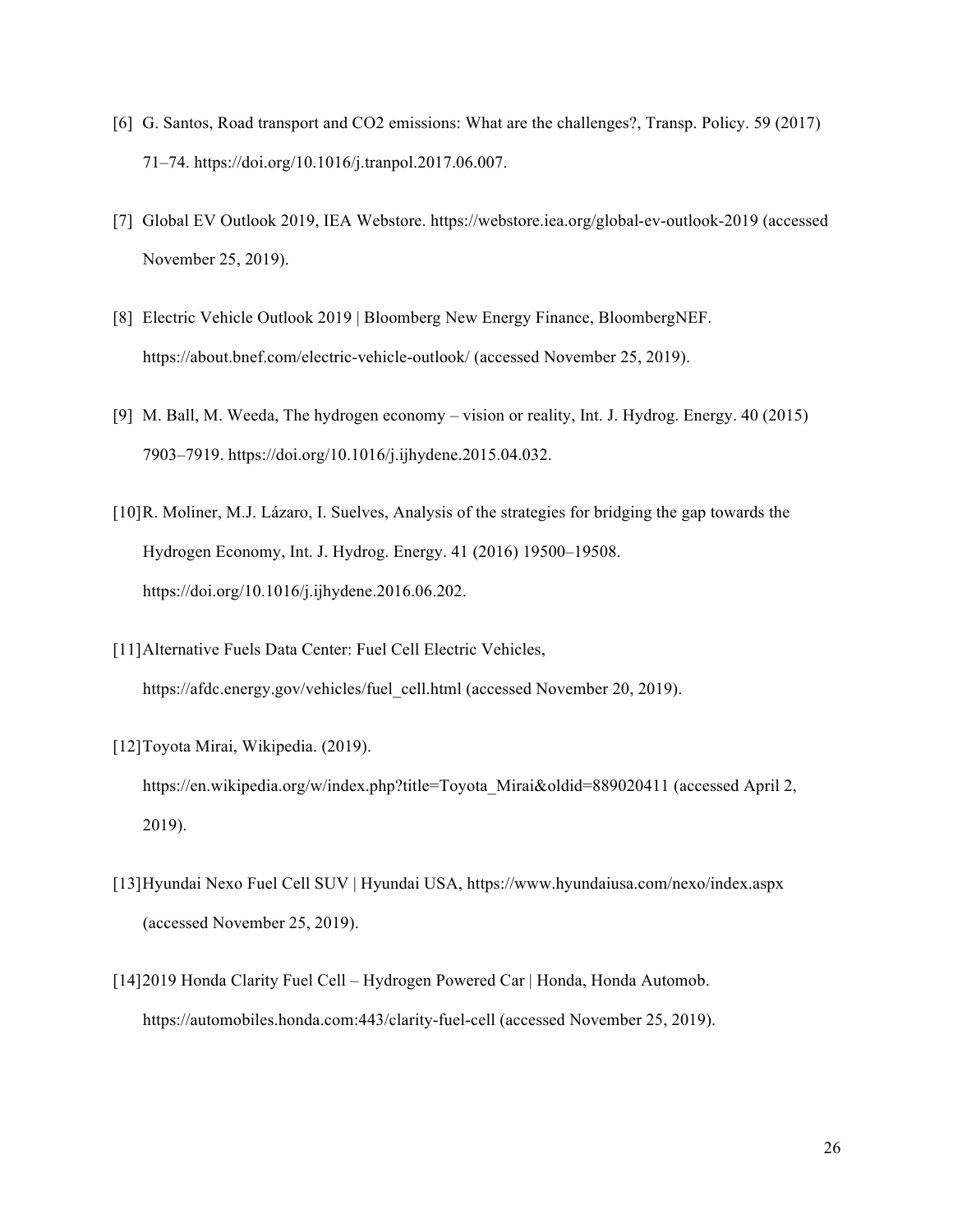- [15]China's Hydrogen Economy Is Coming, (2019). https://www.bloomberg.com/opinion/articles/2019- 03-23/now-china-wants-to-lead-the-world-in-hydrogen-fuel-cells (accessed March 29, 2019).
- [16]China's Hydrogen Vehicle Dream Chased by \$17 Billion of Funding Bloomberg, https://www.bloomberg.com/news/articles/2019-06-27/china-s-hydrogen-vehicle-dream-chased-by-17-billion-of-funding (accessed November 25, 2019).
- [17]S. Magazin, The ENV Intelligent Energy's Hydrogen Fuel Cell Motorbike, Sia Mag. (2019). https://siamagazin.com/the-env-intelligent-energys-hydrogen-fuel-cell-motorbike/ (accessed November 25, 2019).
- [18] Bennetts, Hydrogen fuel cells: is it the future for motorbikes?, Bennetts UK. https://www.bennetts.co.uk/bikesocial/news-andviews/features/bikes/hydrogen\_powered\_bikes\_future\_fuel (accessed November 25, 2019).
- [19]Bennetts, London Police trial Suzuki's Hydrogen fuel cell scooter, Bennetts UK. https://www.bennetts.co.uk/bikesocial/news-and-views/news/2017/november/london-police-trialsuzukis-hydrogen-fuel-cell-scooter (accessed November 25, 2019).
- [20]S. Giacomini, Honda Hasn't Given Up On The Hydrogen Motorcycle. Yet., RideApart.Com. https://www.rideapart.com/articles/343917/honda-fuel-cell-motorcycle-patent/ (accessed November 25, 2019).
- [21]L. Cowan, 2018. U.S. Fuel Cell Bus Projects, Excel spreadsheet, https://www.nrel.gov/hydrogen/assets/docs/us-fcb-projects-2018.xlsx.
- [22]Buses & Trucks | California Fuel Cell Partnership, https://cafcp.org/buses\_trucks (accessed November 25, 2019).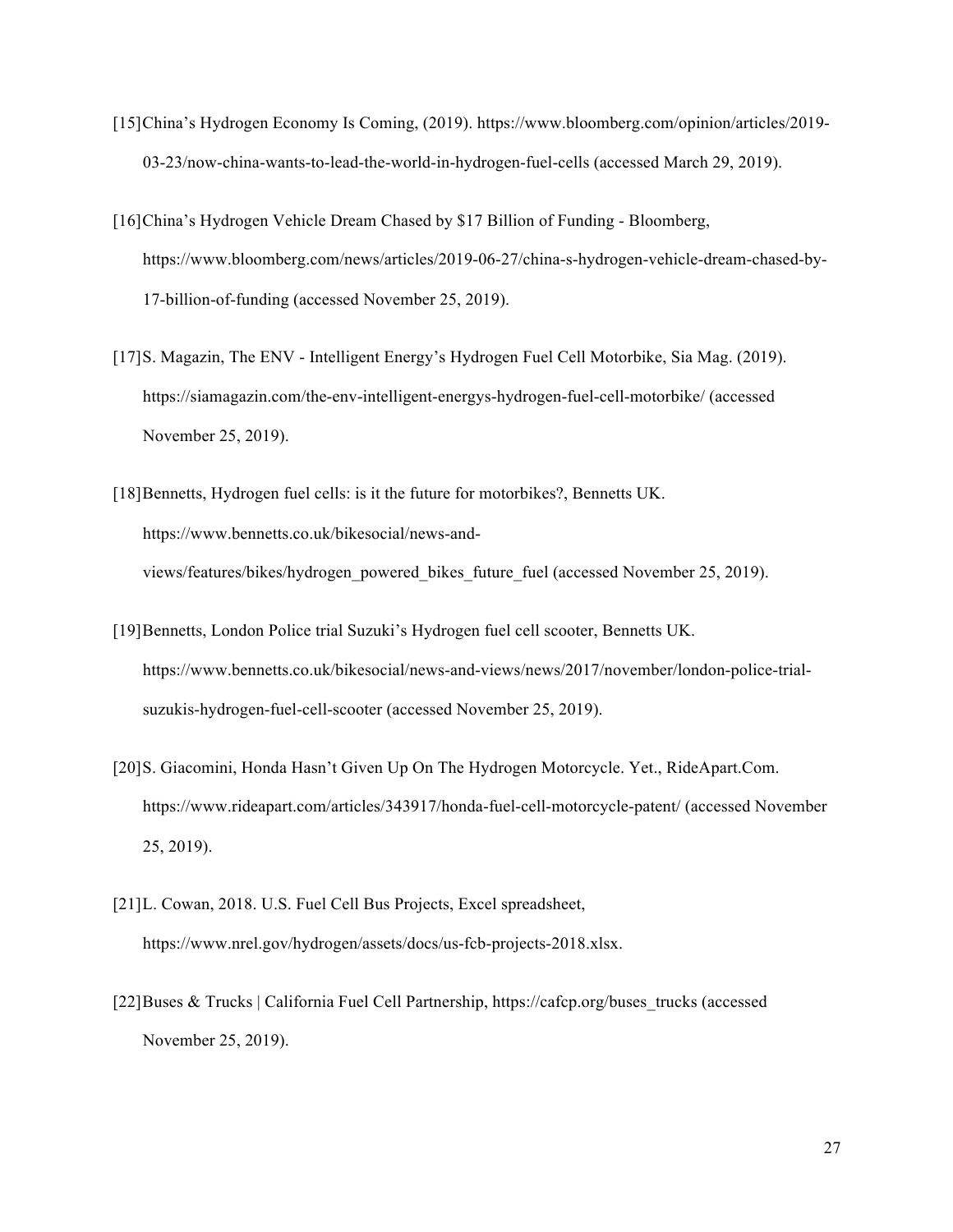- [23]Fuel Cell Hybrid Systems, TransPower. http://www.transpowerusa.com/fuel-cell-hybrid-systems/ (accessed November 25, 2019).
- [24]UPS Unveils First Extended Range Fuel Cell Electric Delivery Vehicle, Press. https://www.pressroom.ups.com/pressroom/ContentDetailsViewer.page?ConceptType=PressReleases &id=1493730807330-217 (accessed November 25, 2019).
- [25]US Hybrid Announces China Fuel Cell Joint Venture and Unveils Class 8 Fuel Cell Port Drayage Truck for San Pedro Ports, US Hybrid. https://ushybrid.com/us-hybrid-announces-china-fuel-celljoint-venture-and-unveils-class-8-fuel-cell-port-drayage-truck-for-san-pedro-ports/ (accessed November 25, 2019).
- [26]Hyundai, Nikola and Toyota Start to Build Hydrogen Highway, Trucks.Com. (2019). https://www.trucks.com/2019/11/12/hyundai-nikola-toyota-build-hydrogen-highway/ (accessed November 25, 2019).
- [27]The future of zero-emission trucking takes another leap forward, Toyota USA Newsroom. (2019). https://pressroom.toyota.com/the-future-of-zero-emission-trucking-takes-another-leap-forward/ (accessed November 25, 2019).
- [28] World's first hydrogen hybrid tram put into operation Home\_CRRC, https://www.crrcgc.cc/en/g7389/s13996/t288848.aspx (accessed November 25, 2019).
- [29]Alstom presents hydrogen train in six federal states in Germany, Alstom. https://www.alstom.com/press-releases-news/2019/1/alstom-presents-hydrogen-train-six-federalstates-germany (accessed November 25, 2019).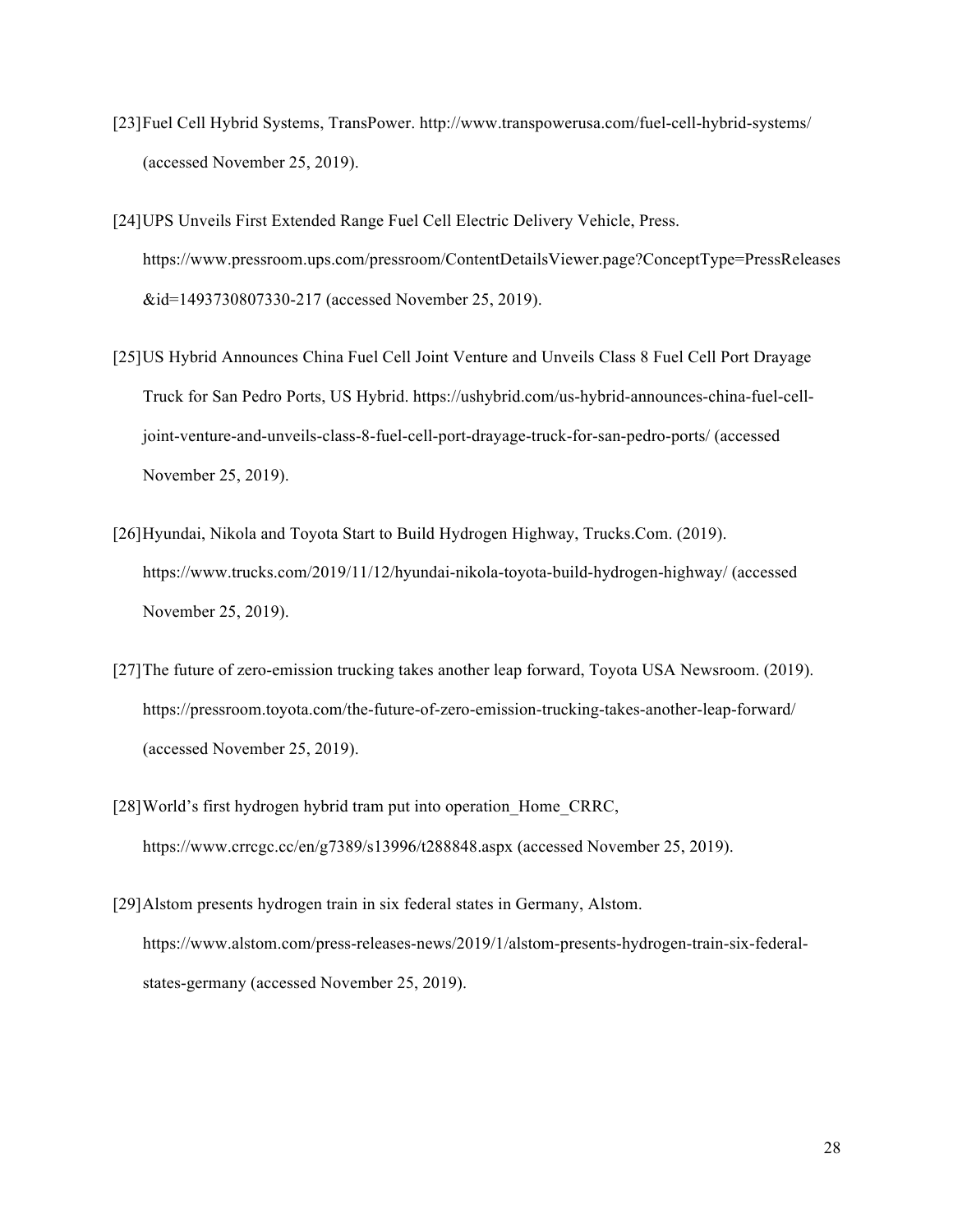- [30]First fuel cell train HydroFLEX begins testing in Britain, Electrive.Com. (2019). https://www.electrive.com/2019/06/24/uks-first-hydrogen-train-begins-testing/ (accessed November 25, 2019).
- [31]Hydrogen-powered ship, Wikipedia. (2019). https://en.wikipedia.org/w/index.php?title=Hydrogenpowered ship&oldid=919290750 (accessed November 25, 2019).
- [32]Boeing: Hydrogen + Oxygen = Sustainable Flight, https://www.boeing.com/features/2015/02/corpbsb-fuel-cell-technology-02-24-15.page (accessed November 25, 2019).
- [33]P. Nikolaidis, A. Poullikkas, A comparative overview of hydrogen production processes, Renew. Sustain. Energy Rev. 67 (2017) 597–611. https://doi.org/10.1016/j.rser.2016.09.044.
- [34]N.C. Parker, J.M. Ogden, Y. Fan, The role of biomass in California's hydrogen economy, Energy Policy. 36 (2008) 3925–3939. https://doi.org/10.1016/j.enpol.2008.06.037.
- [35]Hydrogen in a low carbon economy.pdf, https://www.theccc.org.uk/wpcontent/uploads/2018/11/Hydrogen-in-a-low-carbon-economy.pdf (accessed December 31, 2019).
- [36]Scientists extract hydrogen gas from oil and bitumen, giving potential pollution-free energy, https://phys.org/news/2019-08-scientists-hydrogen-gas-oil-bitumen.html (accessed November 25, 2019).
- [37]J.C. Koj, C. Wulf, A. Schreiber, P. Zapp, Site-Dependent Environmental Impacts of Industrial Hydrogen Production by Alkaline Water Electrolysis, Energies. 10 (2017) 860. https://doi.org/10.3390/en10070860.
- [38]S.M. Saba, M. Müller, M. Robinius, D. Stolten, The investment costs of electrolysis A comparison of cost studies from the past 30 years, Int. J. Hydrog. Energy. 43 (2018) 1209–1223. https://doi.org/10.1016/j.ijhydene.2017.11.115.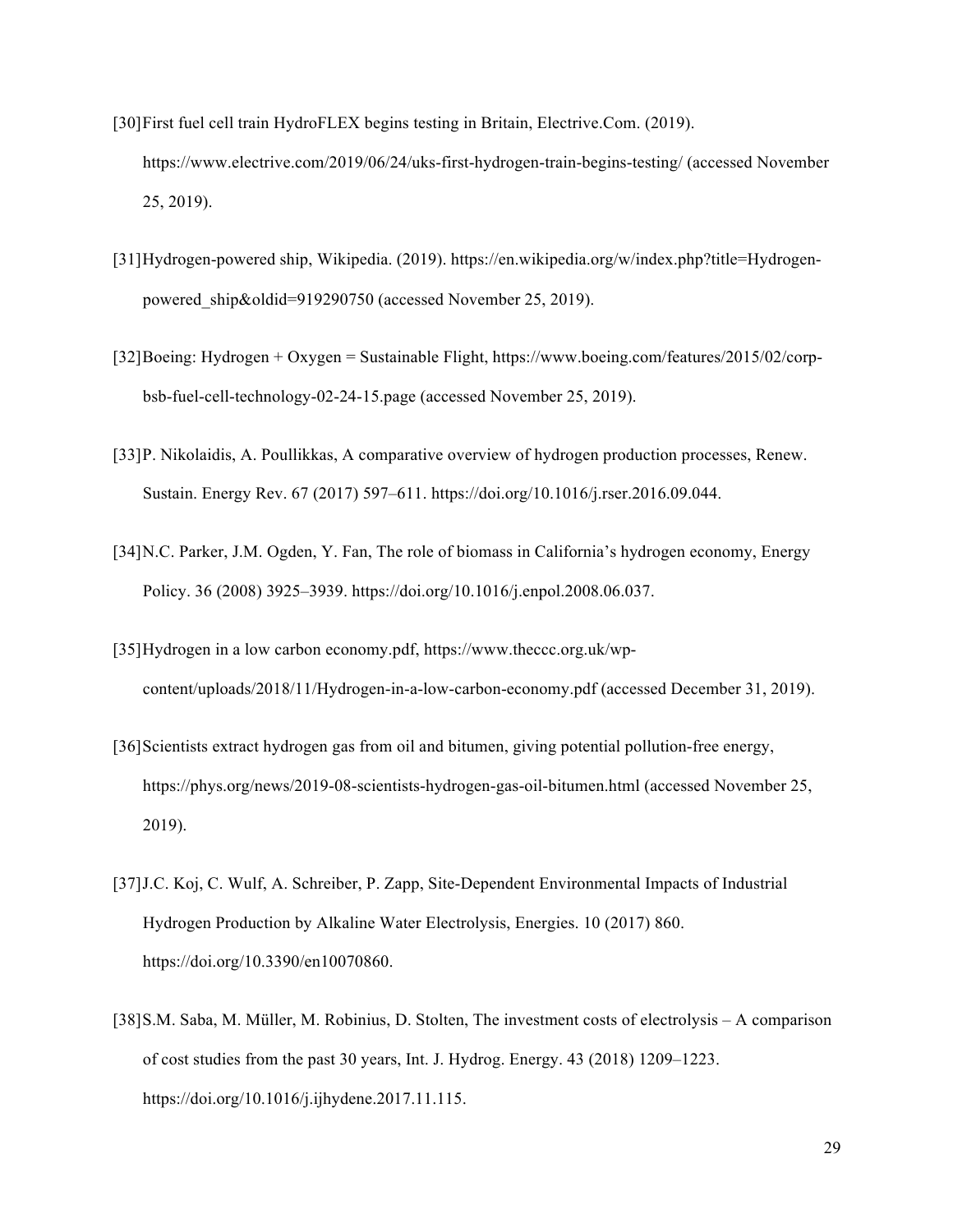- [39]B. Lee, H. Chae, N.H. Choi, C. Moon, S. Moon, H. Lim, Economic evaluation with sensitivity and profitability analysis for hydrogen production from water electrolysis in Korea, Int. J. Hydrog. Energy. 42 (2017) 6462–6471. https://doi.org/10.1016/j.ijhydene.2016.12.153.
- [40]D. Parra, L. Valverde, F.J. Pino, M.K. Patel, A review on the role, cost and value of hydrogen energy systems for deep decarbonisation, Renew. Sustain. Energy Rev. 101 (2019) 279–294. https://doi.org/10.1016/j.rser.2018.11.010.
- [41]A.T. Mayyas, M.F. Ruth, B.S. Pivovar, G. Bender, K.B. Wipke, Manufacturing Cost Analysis for Proton Exchange Membrane Water Electrolyzers, 2019. https://doi.org/10.2172/1557965.
- [42]A. Ursua, L.M. Gandia, P. Sanchis, Hydrogen Production From Water Electrolysis: Current Status and Future Trends, Proc. IEEE. 100 (2012) 410–426. https://doi.org/10.1109/JPROC.2011.2156750.
- [43]Joint Agency Staff Report on Assembly Bill 8: Assessment of Time and Cost Needed to Attain 100 Hydrogen Refueling Stations in California, https://ww2.energy.ca.gov/2015publications/CEC-600- 2015-016/CEC-600-2015-016.pdf (accessed November 25, 2019).
- [44]A. Ohnsman, Behind New Billionaire Trevor Milton's \$3 Billion Push To Make America Run On Hydrogen, Forbes. https://www.forbes.com/sites/alanohnsman/2019/09/05/behind-new-billionairetrevor-miltons-3-billion-push-to-make-america-run-on-hydrogen/ (accessed November 25, 2019).
- [45]DOE Technical Targets for Hydrogen Production from Electrolysis, Energy.Gov. https://www.energy.gov/eere/fuelcells/doe-technical-targets-hydrogen-production-electrolysis (accessed November 25, 2019).
- [46]The future of hydrogen, https://www.iea.org/publications/reports/thefutureofhydrogen/ (accessed November 25, 2019).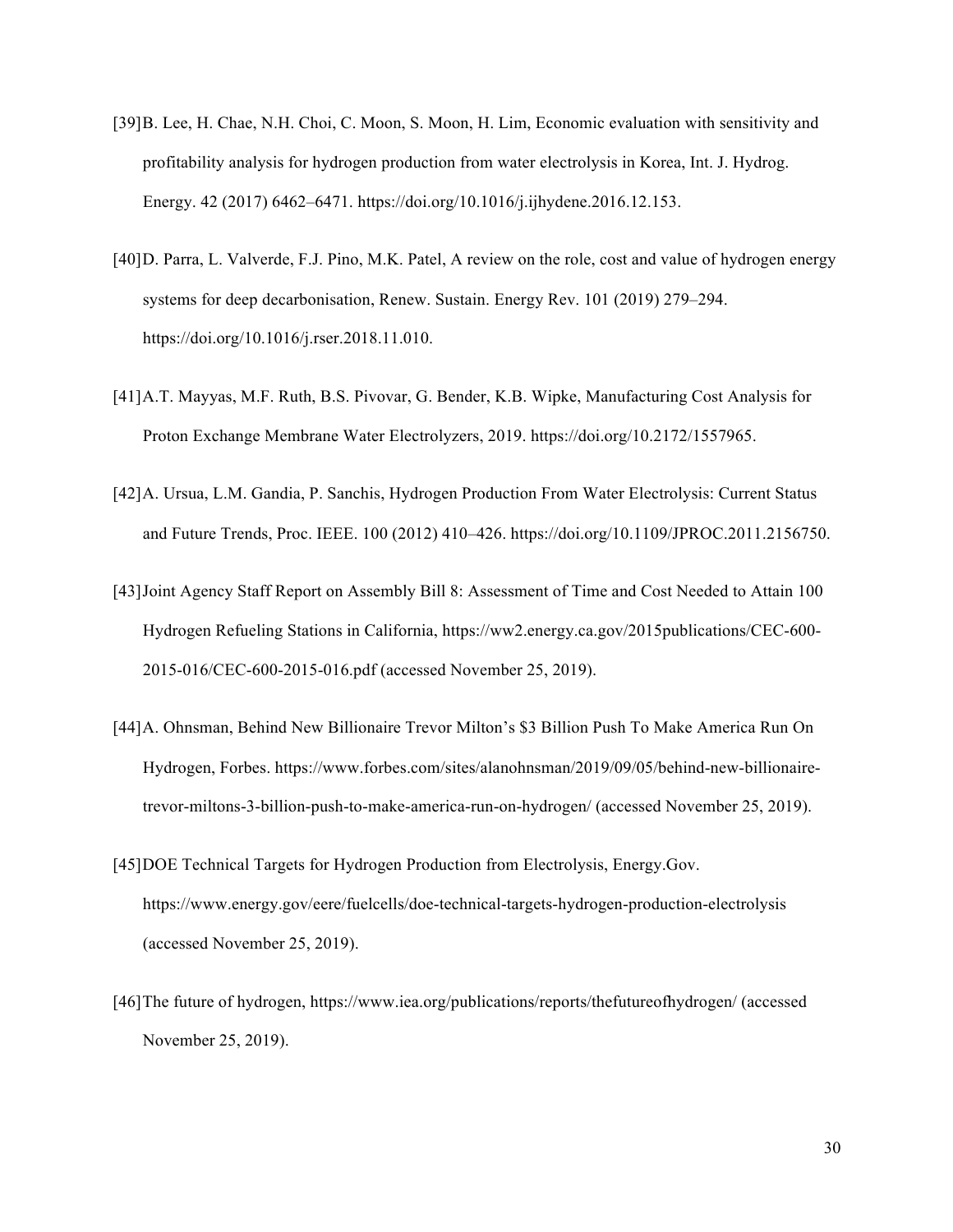- [47]Renewable energy policy network for the 21st century, https://www.ren21.net/wpcontent/uploads/2019/05/gsr\_2019\_full\_report\_en.pdf (accessed November 25, 2019).
- [48]NREL, Renewable electricity futures study, https://www.nrel.gov/analysis/re-futures.html (accessed November 25, 2019).
- [49]J. Coignard, S. Saxena, J. Greenblatt, D. Wang, Clean vehicles as an enabler for a clean electricity grid, Environ. Res. Lett. 13 (2018) 054031.
- [50]D. Wang, M. Muratori, J. Eichman, M. Wei, S. Saxena, C. Zhang, Quantifying the flexibility of hydrogen production systems to support large-scale renewable energy integration, J. Power Sources. 399 (2018) 383–391. https://doi.org/10.1016/j.jpowsour.2018.07.101.
- [51]The future of hydrogen cars, https://jalopnik.com/the-future-of-hydrogen-cars-1838119178 (accessed November 25, 2019).
- [52]Technology roadmap hydrogen and fuel cells, IEA Webstore. https://webstore.iea.org/technologyroadmap-hydrogen-and-fuel-cells (accessed December 31, 2019).
- [53]J. Zhang, J. Jorgenson, T. Markel, K. Walkowicz, Value to the Grid From Managed Charging Based on California's High Renewables Study, IEEE Trans. Power Syst. 34 (2019) 831–840. https://doi.org/10.1109/TPWRS.2018.2872905.
- [54]US: Vehicle Definitions | Transport Policy, https://www.transportpolicy.net/standard/us-vehicledefinitions/ (accessed November 25, 2019).
- [55]Electric Car Numbers, and Projections to 2030 Resilience, https://www.resilience.org/stories/2018- 07-19/electric-car-numbers-and-projections-to-2030/ (accessed December 31, 2019).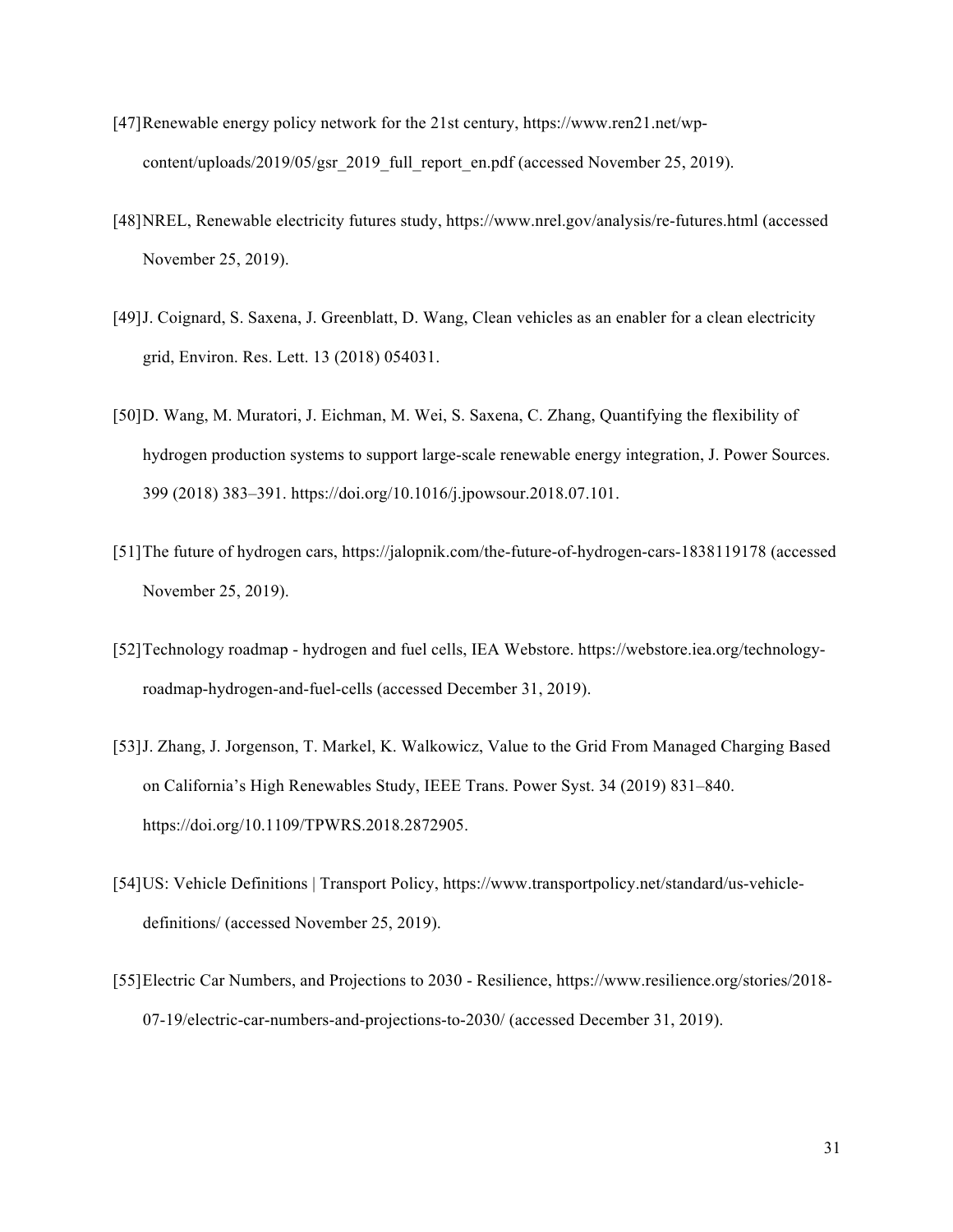- [56]There Are 6,500 Hydrogen Fuel Cell Cars Worldwide (Half In California), EVs. (2018). https://insideevs.com/there-is-only-6500-hydrogen-fuel-cell-cars-in-the-world-half-in-californiareport/ (accessed April 2, 2019).
- [57]Toyota Mirai, Wikipedia. (2019). https://en.wikipedia.org/w/index.php?title=Toyota\_Mirai&oldid=927682046 (accessed November 25, 2019).
- [58]Samveg, V2G-Sim, 2019. https://github.com/Samveg/V2G-Sim-beta (accessed April 2, 2019).
- [59]D. Wang, J. Coignard, T. Zeng, C. Zhang, S. Saxena, Quantifying electric vehicle battery degradation from driving vs. vehicle-to-grid services, J. Power Sources. 332 (2016) 193–203. https://doi.org/10.1016/j.jpowsour.2016.09.116.
- [60]J. Kurtz, S. Sprik, G. Saur, Fuel Cell Electric Vehicle (FCEV) Evaluation, (n.d.) 28.
- [61]EMFAC2014 Web Database, https://www.arb.ca.gov/emfac/2014/ (accessed November 25, 2019).
- [62]Alternative Fuels Data Center: Hydrogen Basics, https://afdc.energy.gov/fuels/hydrogen\_basics.html (accessed September 3, 2019).
- [63]Gasoline gallon equivalent, Wikipedia. (2019). https://en.wikipedia.org/w/index.php?title=Gasoline\_gallon\_equivalent&oldid=884994153 (accessed September 3, 2019).
- [64]Vehicle category introduction, https://ww3.arb.ca.gov/msei/downloads/emfac2017 users guide final.pdf (accessed September 3, 2019).